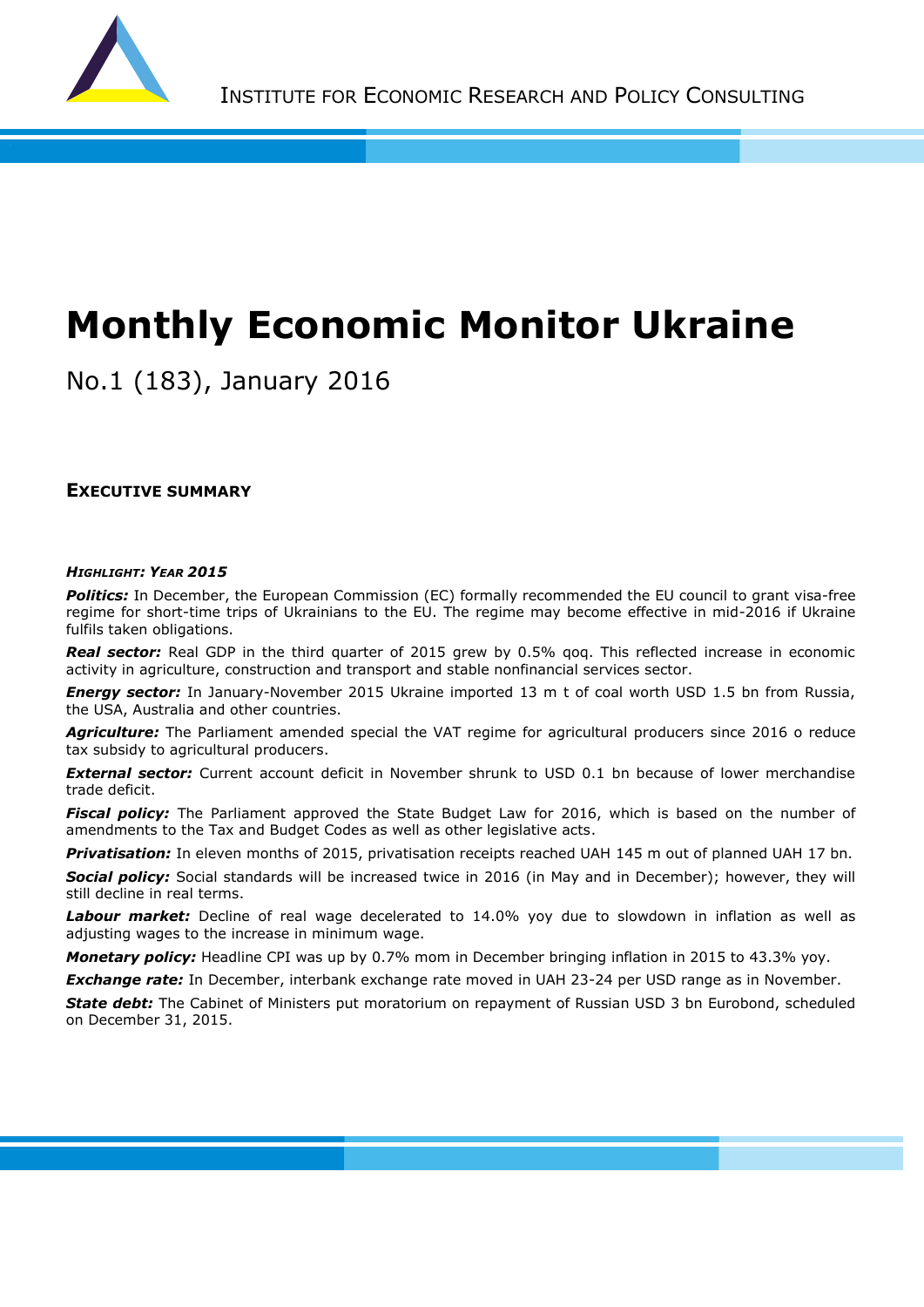# **Highlight of the month: Year 2015 THE YEAR IN REVIEW**

2015 was a year of many wins and losses for Ukraine. The year started with a big escalation of military conflict in the East of the country, which pushed economy to a larger recession than expected in the beginning of the year. It led to sharp hryvnia depreciation, inflation above 40%, drop in industrial output, and contraction of domestic demand. Fragile macroeconomic stabilisation was reached in the third quarter of 2015, while recovery is likely to be very slow. The Government has finally started implementing long delayed and necessary reforms. Deregulation was among largest successes in government policies last year. Some progress was also made in implementing anti-corruption measures, but they were slow and much remains to be done. Introduction of pilot project in electronic procurement in 2015 and the approval of the law on Public procurement (that becomes effective in 2016) are also among major achievements. The National Bank of Ukraine moved to more flexible exchange rate, though did not cancel administrative measures at the market. The banking sector became more sound as problem banks were liquidated. Fiscal situation improved last year as high inflation resulted in additional revenues from such taxes as VAT and excises. At the same time, the Government failed to approve comprehensive tax reform, but approved only fragmented amendments to the Tax Code. Overall, long list of reforms is still in the agenda.

# **Politics**

- In 2015 there were no major changes in the Government in Ukraine. Ukraine lived the year 2015 almost without changes in the Government. However, relative political stability was jeopardized at the end of the year when a part of government coalition members demanded the resignation of the government. The local election in October 2015 also showed a decrease in popularity of the ruling parties, which might create grounds for political instability in 2016.
- Russia's undeclared war against Ukraine abated. The last major offensive carried out by Russia-controlled insurgents near Debaltseve ended in mid-February with the second Minsk ceasefire agreement. As the process of political settlement yielded almost no results, the war in Donbas turned into a smouldering conflict.
- Relative political stability and the fading of the war allowed the authorities to launch long-awaited reforms. Changes began in the political and administrative area (decentralisation of power, civil service reform, increased transparency), the law enforcement system (reforms of the police, the prosecution and the judiciary), and the economic area (deregulation, public procurement reform, tax reform). However, the reforms were perceived largely as insufficient and slow.
- Ukraine advanced on the path of the European integration. In December, the European Commission (EC) formally recommended the EU council to grant visa-free regime for short-time trips of Ukrainians to the EU. The regime may become effective in mid-2016 if Ukraine fulfils taken obligations.
- Ukraine failed to get a new Marshall plan. In April, Kyiv hosted a conference of international donors led by the EU to support reforms in Ukraine, but donors did not make any new financial commitments. However, Ukraine got extended support from the IMF. In March, the IMF approved a four-year USD 17.5 bn Extended Fund Facility (EFF) for the country. In 2015, Ukraine received USD 6.7 bn as the first two disbursements under the EFF.

# **Real sector**

- Real GDP in the first three quarters of 2015 declined by 12.7% yoy. Loss of economic links with Eastern Donbas explains some of the decline in the economic activity. Sharp drop in domestic demand was another major driver of recession in Ukraine. Sharp decline in real disposable income in response to hryvnia depreciation explains loss of purchasing power by households. At the same time, net real exports made a positive contribution to real GDP growth as real imports contracted more than real exports.
- Real gross value added declined in all sectors of economy. Industrial output declined by 14.4% yoy over eleven months of 2015 in part due to destruction and closure of some companies in the occupied territory, broken supply links, and trade tensions with Russia. Low domestic demand contributed to lower production in domestic-oriented companies including in food industry.

#### **Energy**

- In 2015, the Government continued increasing energy tariffs as part of energy reform. This step is aimed to decrease energy subsidies and introduce market prices at the energy markets. In March, the National Commission for State Energy and Public Utilities Regulation (NERC) increased the price of gas for industrial consumers by 56% and gas tariffs for households by 2-6 times depending on the consumption volume. The highest increase came for households using gas for cooking: it was raised by seven times. Further increase of gas tariffs came in April and in May heating tariffs were increased by 72%.
- The NERC in March raised electricity tariffs by 5-104% depending on the consumption volume with average increase of 34%. Electricity tariffs for the households further increased in September on average by 23%. The tariffs are planned to increase in March and September 2016 and March 2017. Increase of energy tariffs improved the financial situation of the Naftogaz and induced the energy consumers to adopt energy saving policies.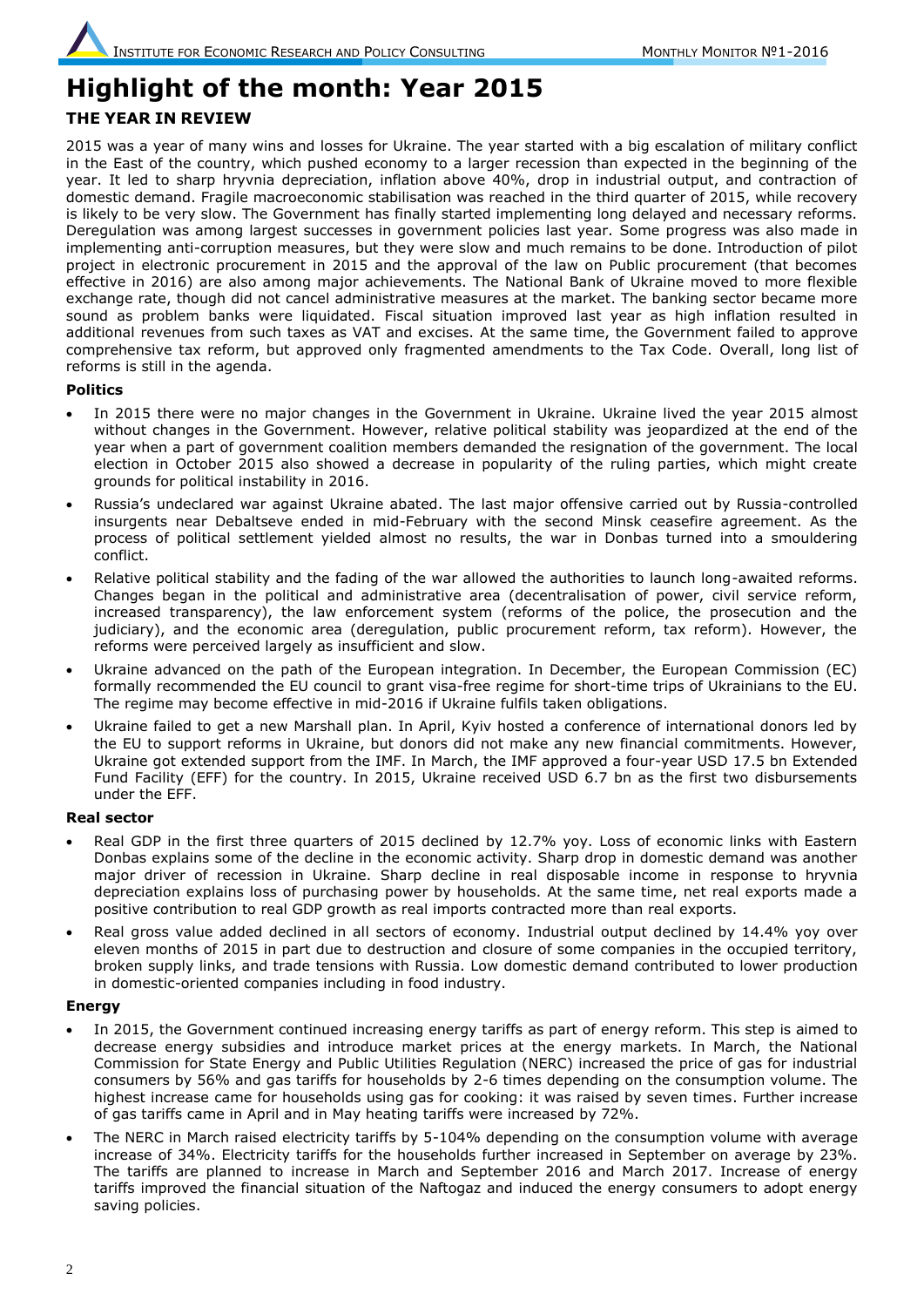- In the beginning of April, the Naftogaz of Ukraine and Russian Gasprom reached agreement on the supplies of gas in the second quarter of 2015 with price of USD 247.18 per thousand cubic meters. In September price of gas for the fourth quarter of 2015was set at USD 227.36. This was an important agreement before the start of the winter season as it allowed Ukraine to accumulate enough gas for own consumption and transit needs.
- In 2015, Ukraine imported 70% of its gas from Europe via reverse gas flows thus decreasing its dependency on Russian gas.
- In April, the Verkhovna Rada adopted the Law "On the natural gas market". The Law separates the functions of the gas system operators from gas extraction and supply, reinforces the independence of the regulator and introduces free price setting on the gas market.
- On November 20-21 electricity transmission to Crimea from the continental part of Ukraine was stopped and partially resumed in December.
- In June, the Parliament adopted the law on transparency in extracting industries. The law obliges extracting companies to publish information on paid state and local taxes and other duties as well as other information on their production activities defined by the Cabinet of Ministers. Increased transparency on the energy market of Ukraine helps to fight corruption in the sector.

#### **Transport**

- In February, railway freight tariffs increased by 30% for all goods except coal, the tariff for which increased by 10%. Further increase by 25% was planned but not carried out due to lobbying by consumers.
- The National Security Council in September approved sanctions against all major Russian air carriers: Aeroflot, Transaero, S7 Airlines, and Rossiya. The companies are accused of violating Ukrainian laws and performing flights to the occupied territory of Crimea. Sanctions will be applied for one year since October 25. In response, Russia completely closed its airspace for Ukrainian air companies. Leading Ukrainian airline Ukraine International Airlines (UIA) estimated its direct losses from Russian counter-sanctions at USD 10 m annually.
- In September, the Cabinet of Ministers approved the Statute of the public joint stock company "Ukrainian railways" with 100% state ownership, which is formed on the base of Ukrainian railway operator Ukrzaliznytsya, which previously functioned as conglomerate of semi-independent entities. Creation of the public joint stock company will make the management and operations of the new company more transparent. It is the key step towards the corporatization of the company, which is expected to help attract investments into railway industry.

#### **Agriculture**

- Agricultural sector benefited from deregulation measures implemented in 2015. In particular, it is no longer required to license import of fertilizers which are approved for usage in the EU, also the license for pesticide trade and usage was cancelled. Besides, several bureaucratic procedures were eliminated in relation to the exports of grains and technical cultures.
- At the end of 2015 the Parliament adopted changes to special VAT regime for agricultural producers, which was traditionally the largest state aid measure to agriculture. The new rules are a step towards more efficient and transparent tax system. At the same time, these measures were not matched with the increase in efficiency of direct state support of the sector.
- In 2015 Russia banned imports of Ukrainian milk products and majority of meat products. The situation will further deteriorate in 2016 as Russia imposed agricultural embargo and cancelled the free trade area. At the same time, a number of Ukrainian producers were able to receive access to the EU and Chinese markets.
- The agricultural land sales moratorium was prolonged for one more year till 2017. As a result, uncertainty regarding the land market future further hampers the investment attractiveness of Ukrainian agricultural business. Moreover, producers again will be unable to use the land as a collateral.

#### **External Sector**

- Current account deficit significantly contracted in 2015 because of hryvnia depreciation and introduction of additional 5-10% import surcharge. Financial account improved and was in surplus due to FDI inflow (mainly as recapitalization of foreign-owned banks) and external financing received by the Government sector. As a result, balance of payments had slight surplus.
- Merchandise trade deficit reduced by USD 2.8 bn to USD 3.2 bn over 11 months of 2015 as imports dropped more than exports. Exports of goods decreased mainly due to disrupted production and broken logistic chains because of military conflict in the East, decline in world prices for most commodities, and trade tensions with Russia. High harvest of crops positively contributed to exports of goods. Non-energy imports declined due to drop in domestic demand against the background of lower real disposable income and worsened financial situation of companies. Besides, imports substitution was caused by hryvnia depreciation and introduction of additional imports surcharge. Decline in energy prices, lower industrial output and introduction of energy saving measures resulted in decrease of energy imports.
- During 11 months of 2015 exports of goods contracted by 31.8% with major drop occurred in exports to Russia (by54.4% yoy), whereas exports to Asia decreased the least (by 20.0% yoy). Geography of Ukrainian merchandise exports shifted from Russia (whose share declined by 5.9 p.p.) to Asia and the EU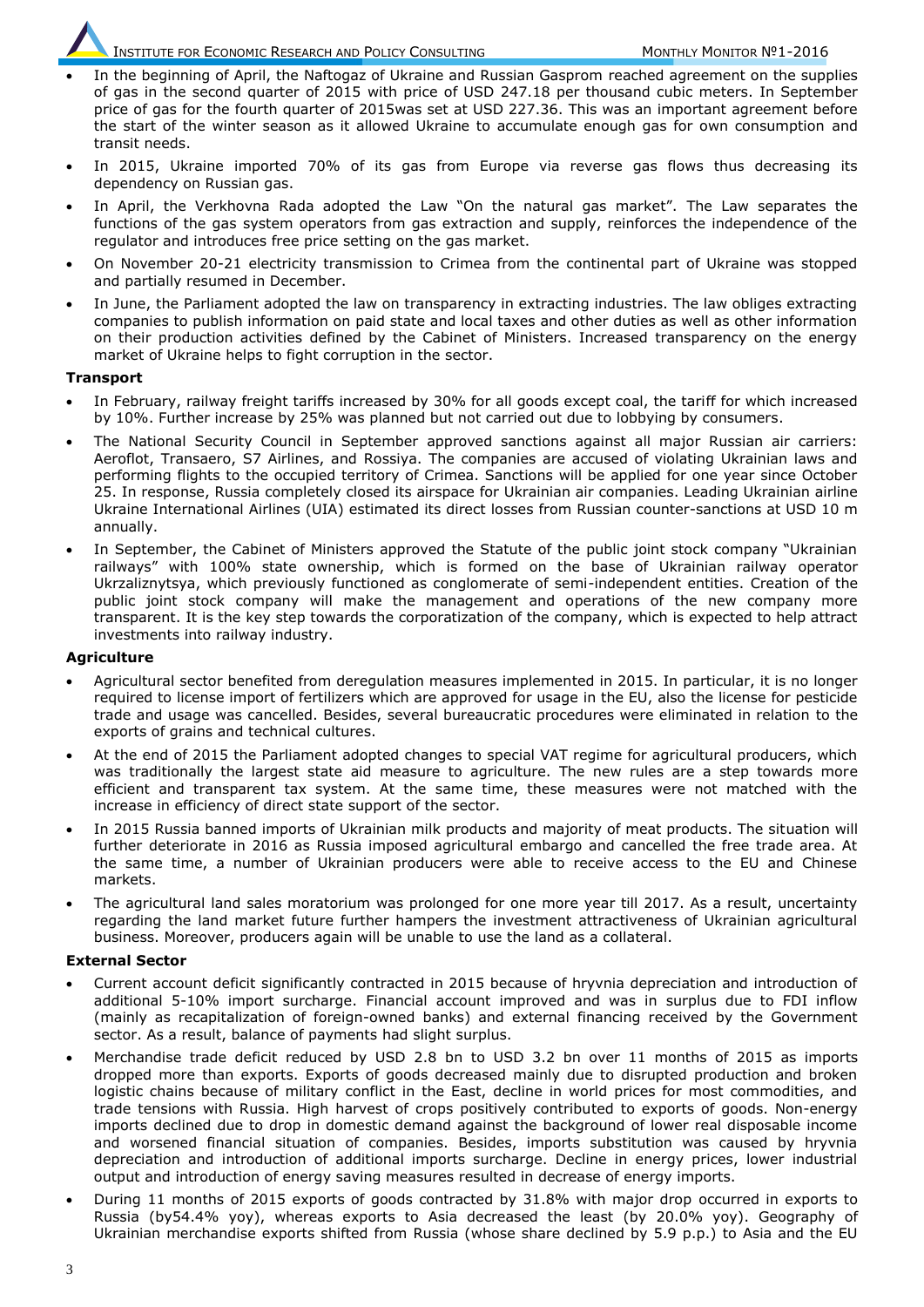(they share increased by 5.1 p.p. and 1.1 p.p., respectively). Imports of goods contracted by 33.5% yoy with imports from Russia dropped by 40.9% yoy. Share of imports from Russia declined by 2.5 p.p., while share of purchases from the EU increased by 2.6 p.p.

- During 11 months 2015 exports of minerals and machinery contracted the most (by 50.7% yoy and 44.8% yoy, respectively), whereas exports of food decreased by 14.3%. Merchandise imports drop was led by food (declined by 43.7% yoy) and metals (by 41.6 yoy), whereas imports of minerals decreased the least (by 24.3% yoy). Commodity structure of goods exports shifted from metals, minerals and machinery to food (whose share increased by 8.26 p.p.). In the structure of imports minerals and chemicals benefitted from lower share of food and metals.
- In 2015 the EU continued to apply autonomous trade preferences; however, their impact remained limited as exports to the EU dropped, but at a slower pace than overall fall in exports. Russia continued to apply non-tariff measures in 2015. Besides, Russian government passed a decree introducing ban for a number of agricultural and food products from January 1, 2016. In July 2015 Ukraine and Canada finalized negotiations on FTA.

#### **Fiscal policy**

- Consolidated fiscal revenues were over-executed over 11 months of 2015 as higher inflation resulted in larger revenues of major taxes, including VAT and excises. At the same time, quasi-fiscal spending reduced in 2015. In particular, the Government reduced off-budget support of the Naftogaz due to increased tariffs and increased direct housing and utility subsidies. Overall, the Government was able to meet fiscal targets envisaged in the IMF program.
- The consolidated budget was in UAH 20.0 bn surplus over eleven months of 2015. At the same time, overall consolidated fiscal balance was in deficit in entire 2015 due to high deficit in December. In particular, the Government provided the Pension Fund with a special transfer in the end of year to advance pension payments for January 2016.
- The Government and the Parliament Committee on Taxes and Customs were not able to reach an agreement on the comprehensive tax reform. As a result, only partial amendments were made in the Tax Code. Further changes in the Tax Code will be worked out in the first quarter of 2016. The major change is decline in single social contribution from average rate of 41% (ranging from 37 to 49%) to flat rate of 22%. However, this required substantially increased transfer to the Pension Fund.
- The Government continued non-transparent procedure of amending legislation and approval of the State Budget Law for next year. In particular, many draft laws and the Budget for 2016 were approved over one night session.

#### **Privatisation**

- Big privatisation failed again. In eleven months of 2015, privatisation receipts reached UAH 145 m out of planned UAH 17 bn. Privatisation of Odesa Port Plant, Centrehergo and other large companies was postponed to 2016.
- The Parliament did not approve the draft law aimed to make the privatization process more effective.

# **Social policy**

- Real disposable income declined in 2015 due to real decline of all income components. It dropped by 26.6% yoy in the third quarter.
- The Pension Fund's deficit increased in 2015 due to small increase in nominal gross wages. Besides, the Fund continued paying pensions to over 80% of pensioners from the occupied territories (as they have registered at the territory controlled by Ukraine), while receiving minimal contributions from there.
- The Government expanded eligibility criteria for receiving housing and utility subsidies. As a result, number of their recipients increased to 4.6 m households (or 25.9% of all households) by November 2015.
- Taking into account sharp decline in purchasing power of households and higher than planned revenues the Government shifted planned increase in social standards from December to September of 2015. Social standards will be increased more or less in line with expected inflation in 2016.

#### **Labour market**

- Labour market in 2015 was weak. Real wages were declining on monthly terms between January and May and then started growing. In November real wage dropped by 14% yoy.
- Minimum wage was increased in September. It resulted in increase in base wage in the Unified tariff scale for payment of wages to employees of public sectors. Minimum wage increase stimulated growth of wages in all sectors.
- Unemployment rate was at 8.6% of economically active population in age of 15-70 years in the third quarter of 2015.

#### **Inflation and monetary policy**

 Consumer inflation was 48.7% on average in 2015. This was the highest inflation since 1996. This happened in response to sharp hryvnia depreciation in the end of 2014 and first half of 2015. Price of foreign exchange as expressed by NEER (trade-weighted average of exchange rates of hryvnia vs. currencies of main trading partners) on average increased by 42%. In addition, the Government sharply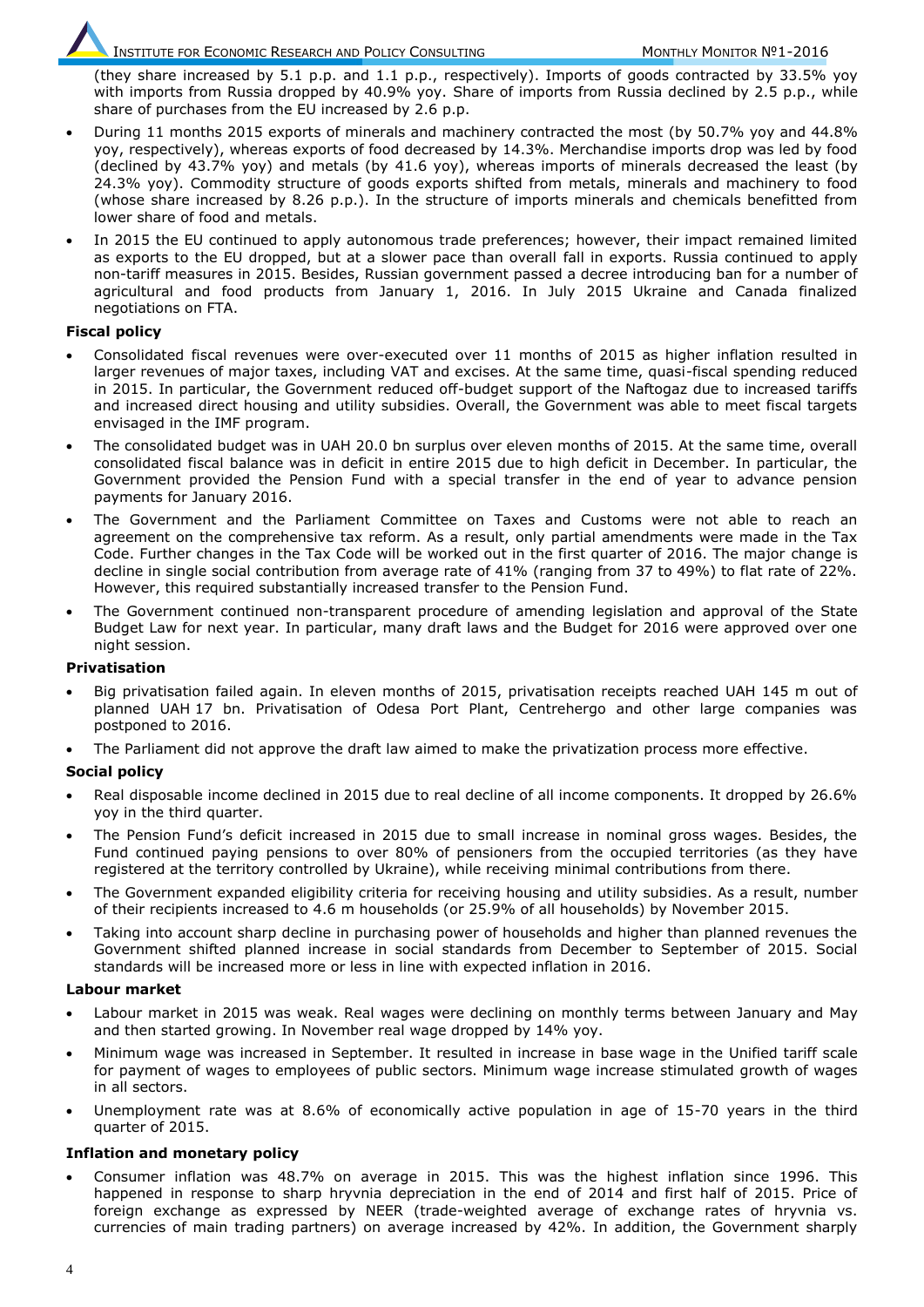increased prices for natural gas, electricity and other utilities. As a result, price index for housing and utilities increased by 116%.

- Low demand and falling commodity prices helped to slow down inflation in the second half of 2015 when CPI increased only by 1.8% (this reflected rollback of excessive price increases after exchange rate stabilized and reduction in gas tariff during heating season).
- In 2015, the NBU strengthened the role of monetary policy. The NBU created the Monetary Policy Committee, started regular policy meeting and began to issue quarterly inflation reports. Banks kept significant part of liquidity in NBU CDs (certificates of deposit) and, as a result, interest rate on CDs had impact on short-term interest rates.
- Over 2015 the NBU dramatically tightened monetary policy to dampen inflationary impact of hryvnia depreciation. Between January and March, the NBU increased overnight deposit rate from 7.5% p.a. to 20% p.a. Deposit rate remained unchanged until July when it was decreased to 18% p.a. in response to more stable exchange rate. Quasi-fiscal operations also reduced. Tight monetary policy and bank failures restricted money supply. As a result, it remained at previous year's level in hryvnia terms (money supply includes foreign currency deposits).

#### **Banking sector**

- In 2015 the Deposit Guarantee Fund spent about UAH 50 bn on deposit repayments to depositors of failed banks. In all, 45 banks were liquidated over the year accounting for 18% of banking sector assets in the beginning of 2015.
- Over eleven months of 2015 hryvnia deposits of residents in functioning banks increased by about 20% or UAH 60 bn. This likely means that most of guaranteed deposits from failed banks returned to banks either directly or as payment for goods and services to companies.
- Hryvnia loans outstanding reduced by 15% in nominal terms over 11 months of 2015 and fell even more in real terms. This reflected high price of loans and low creditworthiness of borrowers. Share of reported nonperforming loans in bank portfolio exceeded 25% by the end of September 2015

#### **Exchange rate**

- UAH/USD exchange rate was very volatile in 2015. Interbank rate ranged from UAH 16 per USD to UAH 34 per USD averaging UAH 22 per USD. Since April exchange rate stabilized as the NBU introduced a number of administrative measures to reduce demand and increase supply of foreign currency. It remained in UAH 21-24 per USD range on the interbank market until the year-end. Demand and supply were broadly balanced as the NBU bought more foreign currency than sold to replenish international reserves.
- NBU international reserves reached USD 13.3 bn in the end of 2015 as the NBU bought foreign currency on the open market and received funds from international donors. Restructuring of Eurobonds helped to limit spending of reserves on foreign currency state debt repayments.

#### **State debt**

- Gross state domestic borrowings in 2015 (without recapitalization) reduced to UAH 10.0 bn from UAH 67.1 bn in 2014 due to low demand. The Government also recapitalized the Naftogaz and supported the Deposit Guarantee Fund with a special issue of state domestic bonds at UAH 29.7 bn and UAH 41.6 bn, respectively.
- The Government received near USD 9.8 bn of financial assistance from official international donors. In particular, Ukraine received two tranches at USD 6.7 bn (out of total USD 17.5 bn) from the IMF under the Extended Fund Facility (EFF), USD 1 bn from the World Bank, and EUR 0.85 bn within the second and the third EU macro-financial assistance loan programs. The Ministry of Finance placed USD 1 bn of five-year Eurobonds, guaranteed by the US government. Assistance was also provided by governments of Canada, Germany and Norway.
- After long negotiations the Ministry of Finance agreed on sovereign debt restructuring with debt holders. The debt restructuring envisaged a 20%-haircut on the principal (near USD 3 bn), the replacement of old bonds with new ones, including new Eurobonds and GDP-linked warrants (Value Recovery Instrument), which imply payments based on real GDP growth. Principal payments (USD 8.5 bn) were shifted from 2015-2023 to 2019-2027. Overall, the Government reduced financing needs for the next three years by USD 15.2 bn, which corresponds to the IMF Program. Additionally, there was agreed the reprofiling of debts of the state-owned banks (Oshchadbank and Ukreximbank), which resulted in postponement of payments at USD 2.8 bn.
- The restructuring deal did not include USD 3 bn Eurobond held by Russia (maturing on December 31, 2015) as the country refused to accept common restructuring terms. The Government had to put moratorium on this debt repayments, which is expected to result in legal complaint by Russia against Ukraine in a British court.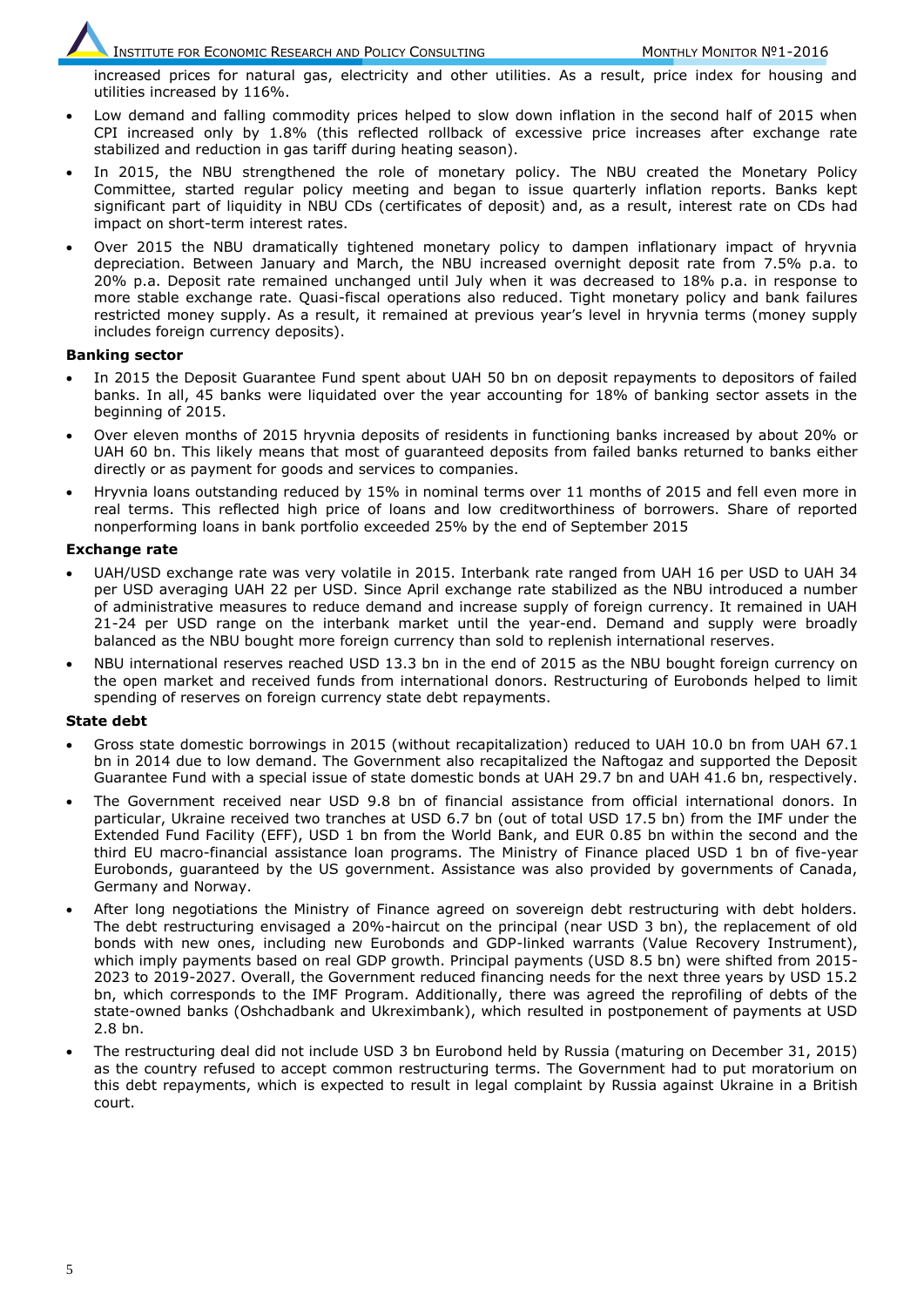# Monthly Economic Monitor Ukraine

### **Politics: The European Commission formally recommended to grant visa-free regime for Ukraine**

**The EU.** On December 18, the European Commission (EC) determined that Ukraine met criteria for visa liberalization. The decision was based on a positive assessment of the progress of Ukraine in the implementation of the EU-Ukraine Visa Liberalisation Action Plan (VLAP). The EC formally recommended the EU Council and the European Parliament to lift visa requirements for Ukrainians. The exemption will be limited to short trips (up to 90 days in any 180 days period) and granted only to holders of biometric passports. The visa free regime is expected to become effective in mid-2016 if Ukraine fulfils taken obligations.

The decision of the EC to grant visa-free regime for Ukrainians concluded the EU-Ukraine visa liberalization dialogue that was launched in October 2008. The VLAP consisted of four blocks, specifically (1) document security, (2) border and migration management, (3) public order and security, and (4) external relations and fundamental rights. The latest steps taken by Ukraine to implement the VLAP included establishment of the National Anti-Corruption Bureau (NACB), the Special Anti-corruption Prosecutor's Office, and the National Agency for the Prevention of Corruption. Adoption of laws on prevention of discrimination and on the Asset Recovery Office was also a part of the VLAP.

*The Government.* A political crisis that began unfolding in November, abated in December. Although a group of Members of the Parliament (MP's) conducted a campaign for resignation of the Government, the issue was not put to the vote. The Government led by Arseniy Yatseniuk received support from President Petro Poroshenko. However, the probability of aggravation of the political crisis remains high. Two out of four fractions of the government coalition (Batkivshchyna and Samopomich) declared that they supported the resignation of the Government.

*Civil service.* On December 31, President Petro Poroshenko signed a law that established a foundation for a reform of Ukraine's civil service. The law, which will become effective on May 1, 2016, determines that selection of civil servants will be based on competition. Civil society representatives will be involved in the selection process. In addition, the law aims at depoliticizing the civil service. Public servants will be forbidden to be members of political parties, participate in political activities and show any political affiliation (with the exception of a small number of top officials). However, the law was criticized for not resolving the issue of low wages of civil servants. After the reform the number of civil servants is expected to reduce from 260,000 to 150,000.

**Public procurement.** On December 25, the Parliament adopted a new law on public procurement. The most important innovation in the law is introduction of mandatory electronic procurement. Starting from August 1, 2016 public establishments and natural monopolies will have to make procurements through an electronic system run by a specialized government agency (with certain exceptions). The new law also cuts the number of public procurement procedures from five to three (public tender, competitive dialogue, negotiation). The law contributes to harmonization of Ukrainian public procurement laws with the EU *acquis*, which is a precondition for granting access for Ukrainian companies to the European public procurement market. In 2015, an electronic public procurement system (Prozorro) operated in Ukraine in pilot mode. It allowed saving in procurement spending at approximately 20%.

*Law enforcement.* On December 15, a new system of local prosecutor's offices began operating in Ukraine. The previous system included 639 prosecutor's offices at rayon or town level. In a new system, they were replaced with 178 local prosecutor's offices. Prosecutor General Viktor Shokin appointed 154 local prosecutors

**Population (without Crimea): 42.7 m Industry/GDP: 19% Agriculture/GDP: 10% Investment/GDP: 14% Exports to: Russia 18%, EU 32% Imports from: Russia 23%, EU 39%**



Source: Ukrstat

Institute for Economic Research and Policy Consulting Reytarska 8/5-A, 01034 Kyiv Fax (+38044) 278-6336 E-mail: [institute@ier.kiev.ua](mailto:institute@ier.kiev.ua) [http://www.ier.com.ua](http://www.ier.com.ua/)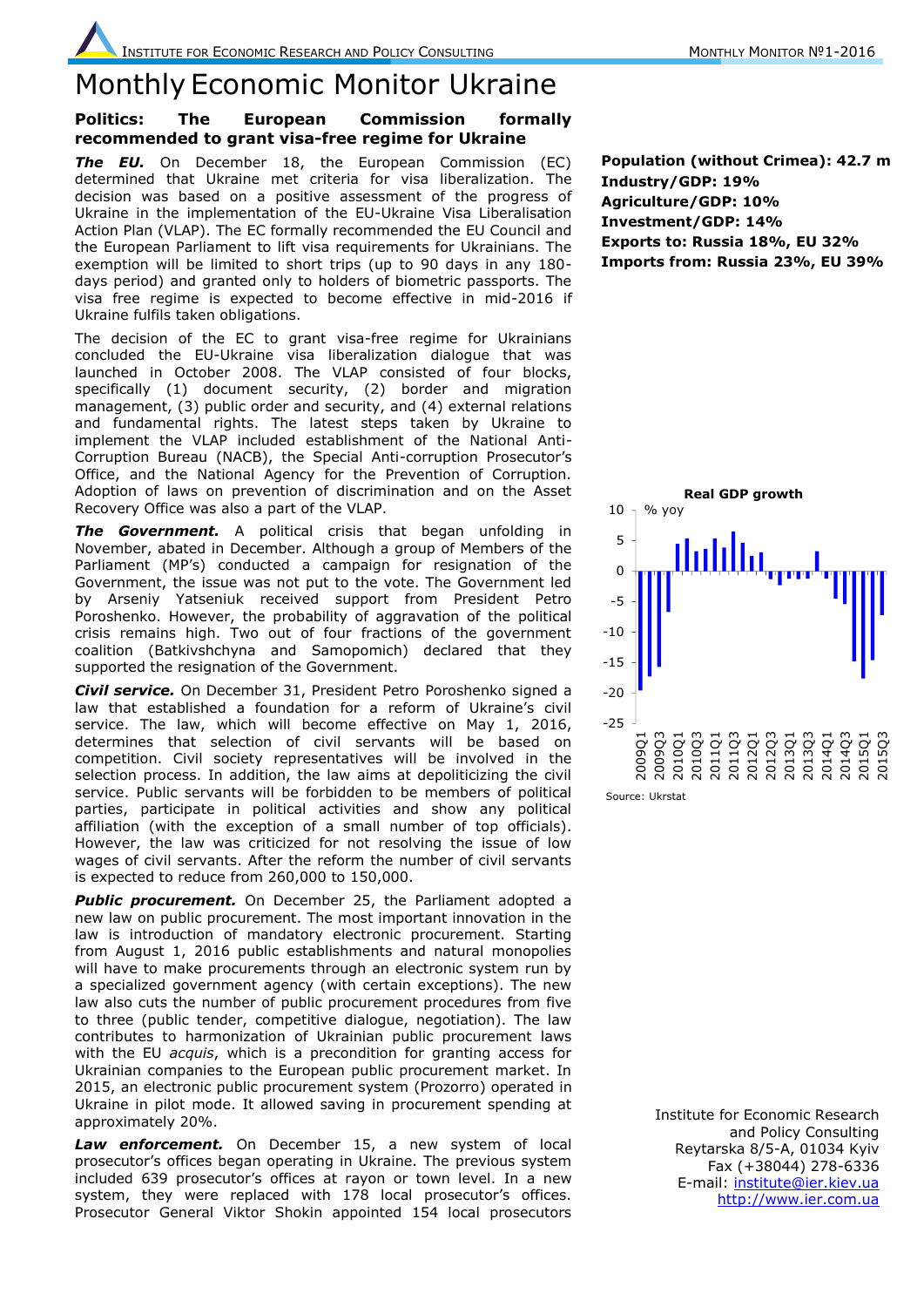(heads of local prosecutor's offices) selected through a competitive process. However, the reform was seen as a failure by civil society activists. All appointed local prosecutors worked in leadership positions in old prosecutor's offices, which were heavily criticized for abuse of power and negligence. That stemmed from a flaw in the selection procedure. In particular, most members of selection committees were representatives of operating prosecutor's offices.

*The war in Donbas.* In December, the term for implementation of a part of key provisions of Minsk ceasefire agreements expired. In particular, by the end of 2015 Ukraine had to agree with Russiacontrolled insurgents on principles of governance of the territories they occupied. Based on that, Ukraine had to change its Constitution, pass a law on special rights for local governments of the territories, and held a local election there. However, such agreement was not reached. On December 30, leaders of Germany, France, Russia and Ukraine (the Normandy Four) agreed to continue a dialog on modalities of local elections in Donbas in 2016, which implied that the period for implementation of the corresponding provisions of the ceasefire agreements was *de facto* extended. But the dialog is unlikely to be fruitful because Russia is not willing to lose control over the occupied territories. Russia and the insurgents persistently fail to implement other provisions of the agreements, including a withdrawal of foreign troops from Ukrainian territory and a full ceasefire. As a result, the conflict in Donbas may be frozen for a long time.

#### **Real sector: Stagnation continues**

*GDP.* The Ukrstat revised its previous estimate of real GDP decline in the third quarter of 2015 from 7.0% yoy to 7.2% yoy. As compared to previous quarter real GDP grew by 0.5% qoq. This reflected increase in economic activity in agriculture, construction and transport and stable nonfinancial services sector.

On demand side, net real exports contributed positively to economic growth as real exports declined less than real imports (11.3% yoy and 18.5% yoy, respectively). At the same time, decline in real disposable income (by 26.6% yoy) was softened by use of savings to smooth consumption. Still real private final consumption fell by 17.8% yoy. Low fiscal capital expenditures, and limited banking lending contributed to continued drop in investment in commercial property and engineering structures (roads, bridges, railways, electricity and other networks). Overall fixed capital accumulation dropped only by 7.4% yoy as investments in machines and equipment stabilized at very low level (and even inched up by 1.2% yoy). This may reflect long delayed critical repairs and replacements.

On the production side, real gross value added (GVA) declined in all sectors except for water supply, but at a much lesser degree than in the second quarter. Low domestic and external demand resulted in drop in real GVA in manufacturing by 9.9% yoy including 2.4% drop from the previous quarter (on seasonally adjusted basis). Drop in real GVA in extractive industry slowed to 5.0% yoy due to low statistical base. GVA in trade dropped by 15.1% yoy following drop in domestic consumption and exports. Lower harvest, later harvesting period as well as low domestic demand explain decline in real GVA in agriculture by 3.8% yoy. Sharply lower statistical base and stabilization of investment spending contributed to 12.1% yoy drop of GVA in construction which is much slower than 25% yoy drop observed in previous quarter.

Services sector was relatively resilient as GVA in IT dropped by 2% yoy, business services as well as real estate operations by 6% yoy. GVA in transport remained flat. This likely reflected stable or growing demand for transportation of bulky commodities (grain, iron ore, coal).

*Sectoral trends.* Industrial output dropped by 4.9% yoy in November. Decline in extractive industries accelerated to 2.7% yoy due to lower extraction of iron ore. At the same time, manufacturing output increased from previous month in November (on seasonally adjusted basis) and year-to-year decline slowed to 4.9% yoy. In particular, raw steel production increased from previous year's level.



**Real disposable household incomes**





Note: Since April 2014 - data excludes Crimea Source: Ukrstat

7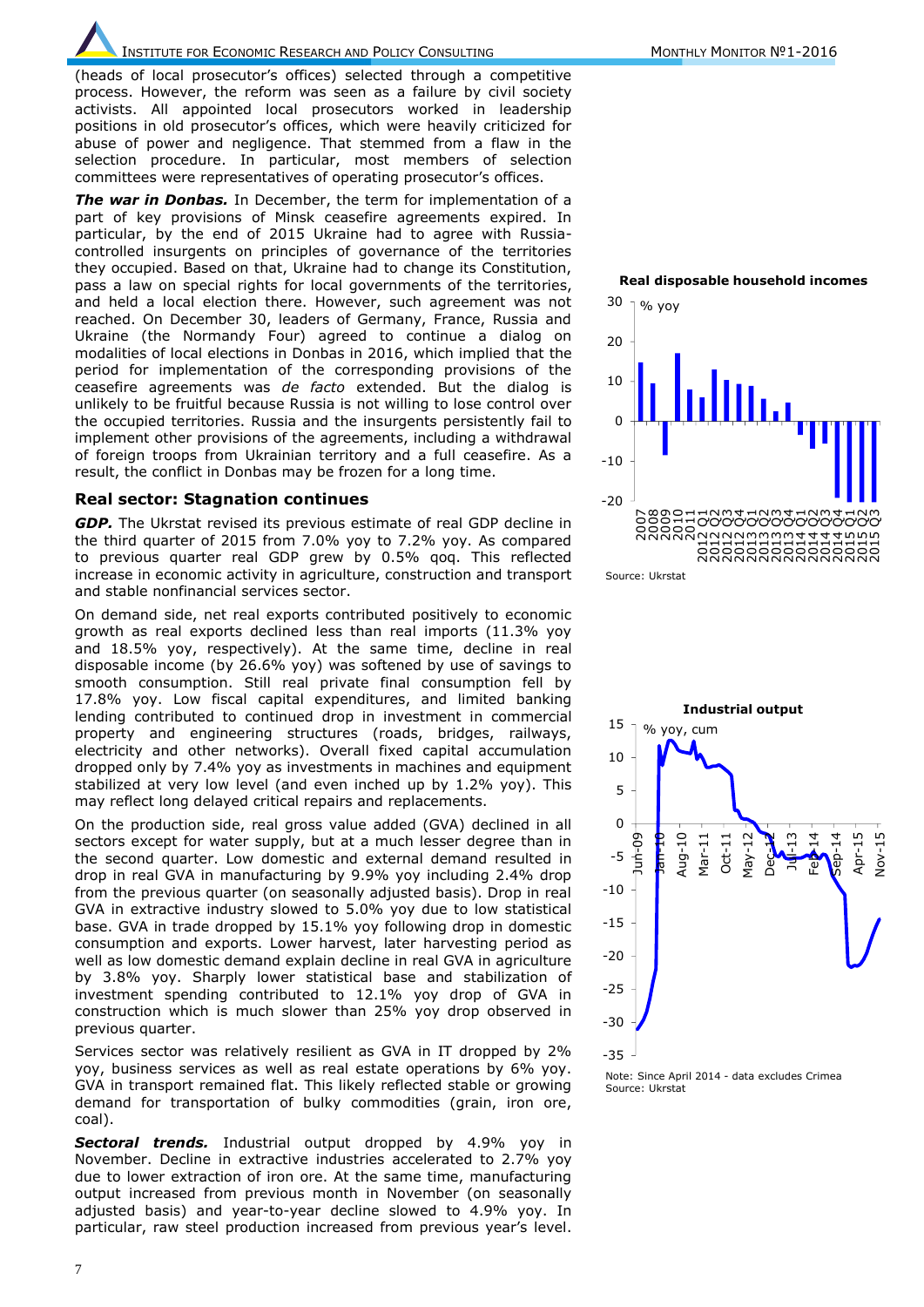Production in machine building increased by 4.1% yoy due to increased production of electrical and transport equipment from a low base. This likely reflected stabilization of domestic demand and some increase in investment spending.

In November retail sales by enterprises declined as compared to October on seasonally adjusted basis. This reflected slowdown in household incomes and higher utility bills during heating season. At the same time, consumer sentiment became less negative.

Drop in in construction decelerated to 9.5% yoy primarily due to higher fiscal capital spending.

*The Ukrstat publishes data excluding temporarily occupied territory of the Autonomous Republic of Crimea and Sevastopol and the part of the territory under anti-terroristic operation in the East. The statistical base was also revised to make like-to-like comparison available.* 

#### **Energy: Ukraine follows transparency initiative**

*Gas.* Ukraine published its first report on the Extractive Industries Transparency Initiative (EITI) for 2013. Due to a tedious process of data collection it took almost two years to prepare the report. The report discloses activities of subsoil users of oil and gas mineral resources and payments they made to the Government. The report is an important step in increasing transparency of the energy sector.

The Cabinet of Ministers decreased the requirements on insurance stock of gas for gas traders to 50% from 100% of their monthly supply volumes since January 1, 2016. This gives the traders more flexibility on the market but also makes the market more volatile.

The Parliament decreased rent payments for gas extraction by Ukrgazvydobuvannya from 70% to 50% for April 1 – December 31, 2016. After that the rent will return to 70%. Rent payments for commercial gas extraction were also decreased: from 55% to 29% for wells up to 5 km and from 28% to 14% for deeper wells since January 1, 2016. This decrease aims to stimulate own gas extraction in Ukraine and increase investments into gas extraction.

*Coal.* At the beginning of December, Ukraine imported coal from the South Africa at USD 57 per ton. Overall, in January-November 2015 Ukraine imported 13 m t of coal worth USD 1.5 bn from Russia, the USA, Australia and other countries. In December, coal stocks at thermal power plants increased by 18% mom to 2.2 m t, while anthracite stocks increased by 18% mom to 0.9 m t.

**Electricity.** The Cabinet of Ministers introduced temporary emergency measures on the electricity market. The Ministry of Energy will be able to set the tariffs for electricity production including feed-in tariffs different from those required by the methodology. The measure is introduced for one month to increase the Ministry's ability to quickly react to unpredictable events on the market. Although it limits the free market, the measure is rather short-lived to create significant distortions.

*Regulation.* The Naftogaz changed its supervisory structure. The Supervisory Board of the Naftogaz has to be formed by April 2017 and its members will be appointed by the Ministry of Economic development and Trade. In the meantime, the Ministry of Economic development and Trade will form the transitory Supervisory Board with limited powers. Previously the Board members were appointed by the Cabinet of Ministers. The Board of the Naftogaz will appoint supervisory councils and boards of Ukrgazvydobuvannya, Ukrtransgaz and Ukrtransnafta. Also Naftogaz's shares were transferred from the Ministry of Energy to the Ministry of Economic development and Trade.

#### **Agriculture: Change of agricultural tax system**

*Agricultural policy.* In December, the Parliament amended special the VAT regime for agricultural producers (according to which producers kept all accrued VAT on their special accounts without transferring it to the budget) since 2016. In particular, grain and technical cultures producers will pay 85% of accrued VAT to the



Note: Since April 2014 - data excludes Crimea Source: Ukrstat



27.11.15<br>Source: Ministry of Energy



Source: Ministry of Energy Note: data for November 2015 is given as of 27.11.15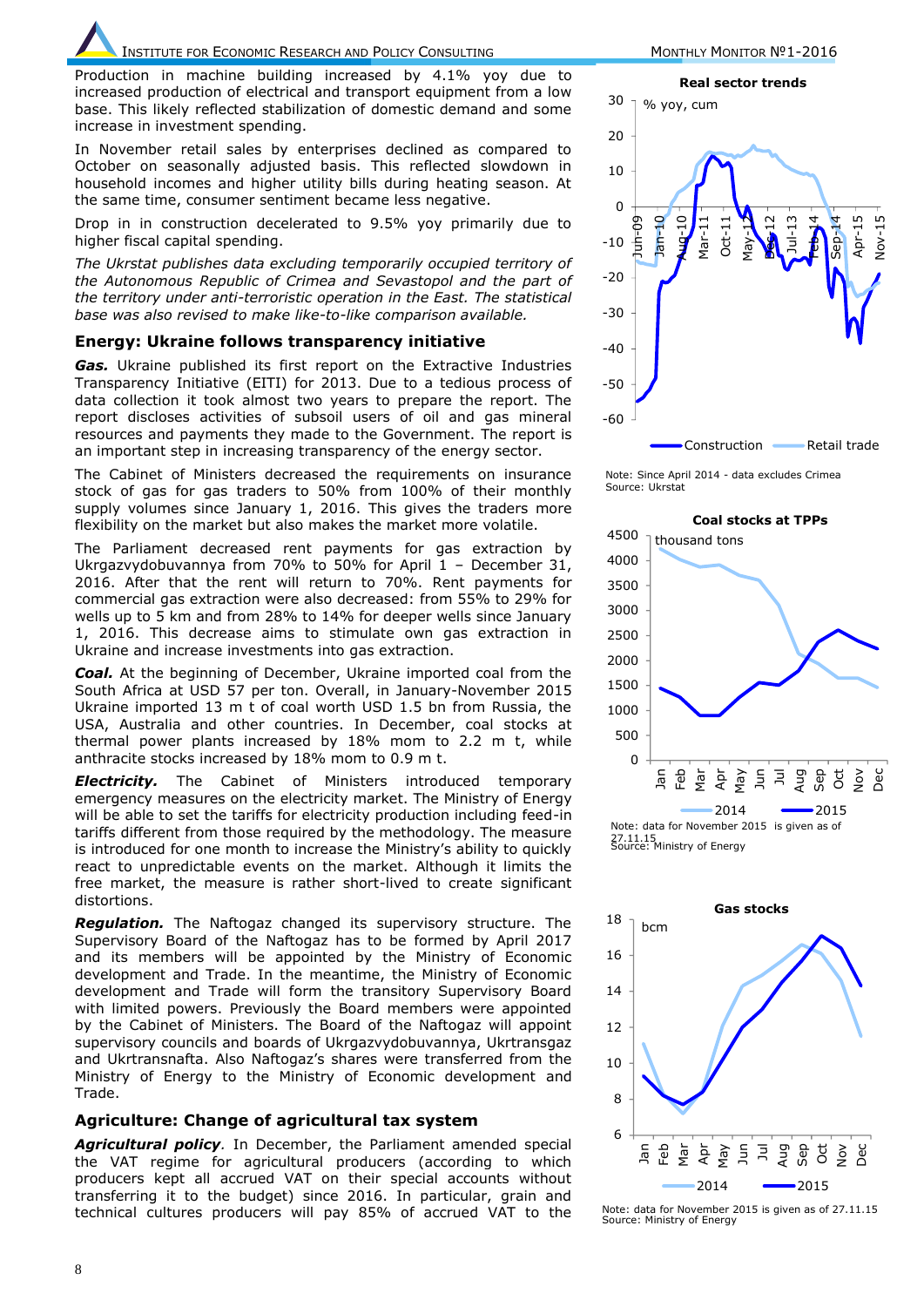budget and keep the rest for themselves. Animal producers and milk producers pay only 20% of VAT to the budget, while other agricultural producers will pay 50% of VAT to the budget. Also, grain exporters will receive a tight for VAT refund. Starting from 2017 there will be no special VAT regime for agricultural producers. Such changes in special VAT regime mostly comply with the obligations taken according to the IMF Program.

**Production.** Gross agricultural production in November decreased by 4.7% yoy. Crop production decreased by 4.7% yoy. In particular, lack of financial resources resulted in smaller planted area for grains in 2015; also smaller amount of fertilizers was used. The latter resulted in average yield decline of most crops. Animal production decreased by 4.8% yoy, which was attributed to the loss of Russian market for all the milk exports and part of meat exports. Domestic demand for animal products declined due to lower household incomes.

*Trade.* In December the EU added ten Ukrainian milk producers to the list of allowed importers of milk products. They will be able to start exports from  $10^{th}$  of January. This will help to compensate the consequences of agricultural embargo and the liquidation of the FTA with Russia since 2016. Also, some of the exporters will be able to redirect their goods to Belarus, which refused to join the anti-Ukrainian sanctions, which were imposed by Russia.

The European Investment Bank provided a EUR 400 m loan to Ukraine for 12 years for funding investment projects of small and medium agricultural enterprises. In particular, these are projects related to growing grain and oilseeds, modernization of fish sector and aquaculture. The EIB loan funds will cover only up to 50% of investment projects. The rest will be financed either by own funds of participating banks or by final beneficiaries. Thus additional EUR 400 m will be acquired for planned investment projects. Small and medium agricultural enterprises are known for lack of access to financing, which is a major obstacle for their development.

#### **External sector: Current account is in deficit**

*Note: In the analysis, we use BPM6 methodology. In particular, since the third quarter of 2014 the NBU started to report balance of payment data based on the Sixth Edition of the IMF's Balance of Payments and International Investment Position Manual.* 

*Current account.* Current account deficit in November shrunk to USD 0.1 bn because of lower merchandise trade deficit. Merchandised trade deficit narrowed to USD 0.4 bn as drop of imports outpaced contraction of exports. Trade in services balance slightly deteriorated to USD 0.1 bn.

Exports of goods dropped by 22.3% yoy (as compared to 23.3% yoy in October) mainly because of lower sales of metals and minerals due to further decline in world commodity prices (by 40.5% yoy and by 41.8%, respectively). Decline in exports of machinery did not change significantly (24.5% yoy). Drop of exports of food significantly slowed down to 4.8% yoy as compared to 12.0% yoy in October due to statistical base effect. Reduction of food prices more than counterweighted increase in physical quantities. Exports of services contracted by 14.1% yoy.

Drop of imports of goods accelerated to 22.7% yoy (from 21.9% yoy a month before) mainly due to lower imports of minerals. Decline in imports of minerals accelerated to 31.5% yoy due to lower imports of oil. Food imports contracted by 29.9% yoy due to lower purchasing power of Ukrainians and import substitution. Deceleration of decline in food imports indicates that hryvnia depreciation shock is slightly absorbed; moreover disposable income of households also slightly improved. Termination of investment projects caused by restricted financing, higher costs of investment goods (due to hryvnia depreciation) and economic and political uncertainty resulted in contraction of machinery imports by 9.8% yoy. Overall, imports of manufactured products (including chemicals, wood, industrial goods, metals and machinery) decreased by 14.5% yoy. Imports of services contracted by 14.5% yoy.





Source: NBU preliminary estimates

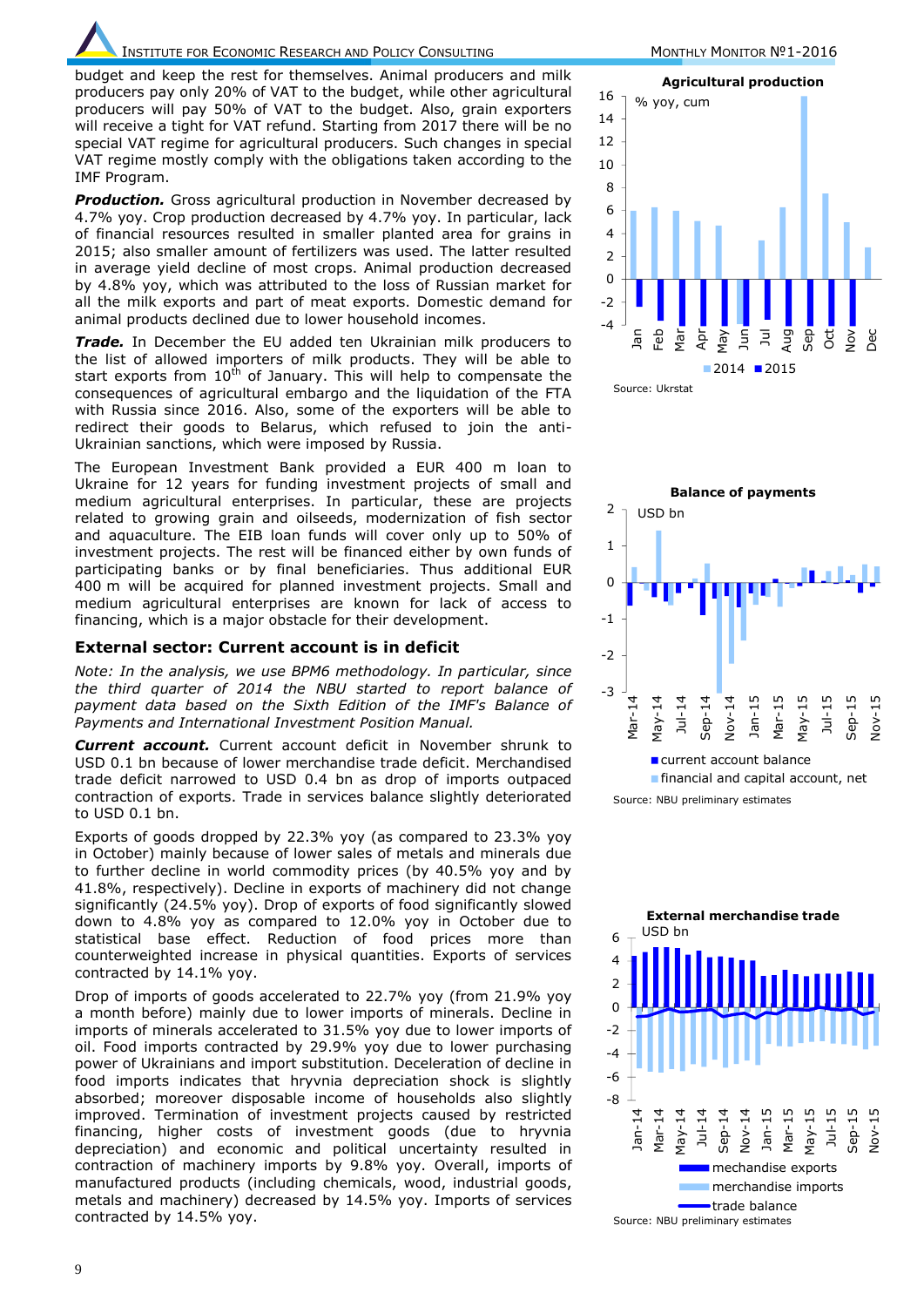*Financial account.* Financial account surplus decreased to USD 0.4 bn because of negligible inflow of FDI and other investments as well as outflow of portfolio investments. Government sector did not attract any significant financing in November. External investment position of banks improved by USD 0.1 bn, whereas the real sector improved investment position by USD 0.3 bn due to decrease of outstanding loans. Foreign cash outside banks shrunk by another USD 0.2 bn.

#### **Fiscal policy: New Budget on amended legislative base**

*Budget-2016.* On December 25, the Parliament approved the Draft State Budget Law for 2016. The President signed the Budget on December 31 and it entered into force since January 1. The State Budget Law for 2016 is based on the number of amendments to the Tax and Budget Codes as well as other legislative acts, which were made the same day.

According to the Law, central fiscal revenues are projected at UAH 595 bn. Central fiscal deficit is envisaged at UAH 83.7 bn, which complies with fiscal target in the IMF Program. The deficit is to be financed predominantly by external borrowings. Besides, privatisation receipts are planned at UAH 17.1 bn. The list of objects for privatisation is to be approved by the Cabinet of Ministers by mid-January. At the same time, domestic debt is expected to decline in 2016. Besides, the Government was authorized to restructure state domestic bonds owned by the NBU, with a maturity in 2016 by substituting them with new bonds with longer maturities.

The central fiscal transfer to the Pension Fund is increased to UAH 145 bn in 2016 as compared to UAH 80.8 bn in 2015 to compensate lower revenues from Single social contribution (SSC). In particular, SSC rate was reduced to 22% from effective rate at near 41%. Central fiscal spending on education and healthcare will somewhat decline as some of the responsibility for financing these sectors was shifted to local budgets.

Overall, general government expenditures will decline as a share of GDP in 2016 as was agreed with IMF. Besides, quasi-fiscal spending will also decline. In particular, the Naftogaz is expected not to need subsidies in 2016. Special issues of state domestic bonds at UAH 16.0 bn is envisaged for the recapitalisation of the State Deposit Guaranteed Fund. State guarantees are limited to UAH 29 bn next year.

Projected non-tax revenues will reduce to UAH 82.7 bn (from target of UAH 110 bn in 2015) primarily due to decline in transfer of the NBU profits to the budget by UAH 25 bn. At the same time, the Government plans to double revenues from state-owned companies.

*Taxation changes.* The Government and the Parliament Committee on Taxes and Customs were not able to reach an agreement on the comprehensive tax reform. As a result, only partial amendments were made in the Tax Code. Further changes in the Tax Code will be worked out in the first quarter of 2016.

EPT rate will remain unchanged at 18%. PIT rate became flat at 18% from current rate at 15/20%, while military fee will remain at 1.5%. VAT rates will remain unchanged (with 20% standard rate and 7% for pharmaceutical and medical products), while special VAT regime for agriculture was revised to reduce tax subsidy to agricultural producers. Excise rates and property tax rates will be increased. Import duty surcharge was cancelled as planned in the end of 2015

There were only minor changes to "simplified taxation system" for small business despite concerns that it is used to avoid taxes by medium and large companies. As a political compromise maximum sales for taxpayers eligible for STS were lowered from UAH 20 m to UAH 5 m per year. The tax rate for the taxpayers of upper band of taxation (third group) was increased by 1 p.p. to 3% of sales for VAT taxpayers and 5% of sales for those not registered to pay VAT. These changes may reduce scope for tax avoidance.



Source: NBU

 $\Omega$ 100 200 300 400 500 600 700 2004 2005 2006 2007 2008 2009 2010 2011 2012 2013 2014 2015\* 2016\* \* plan Source: State Treasury, State Budget Law for 2015 , Draft State Budget Law for 2016 UAH bn

**Central fiscal revenues**





\* in the beginning of month Source: State Treasury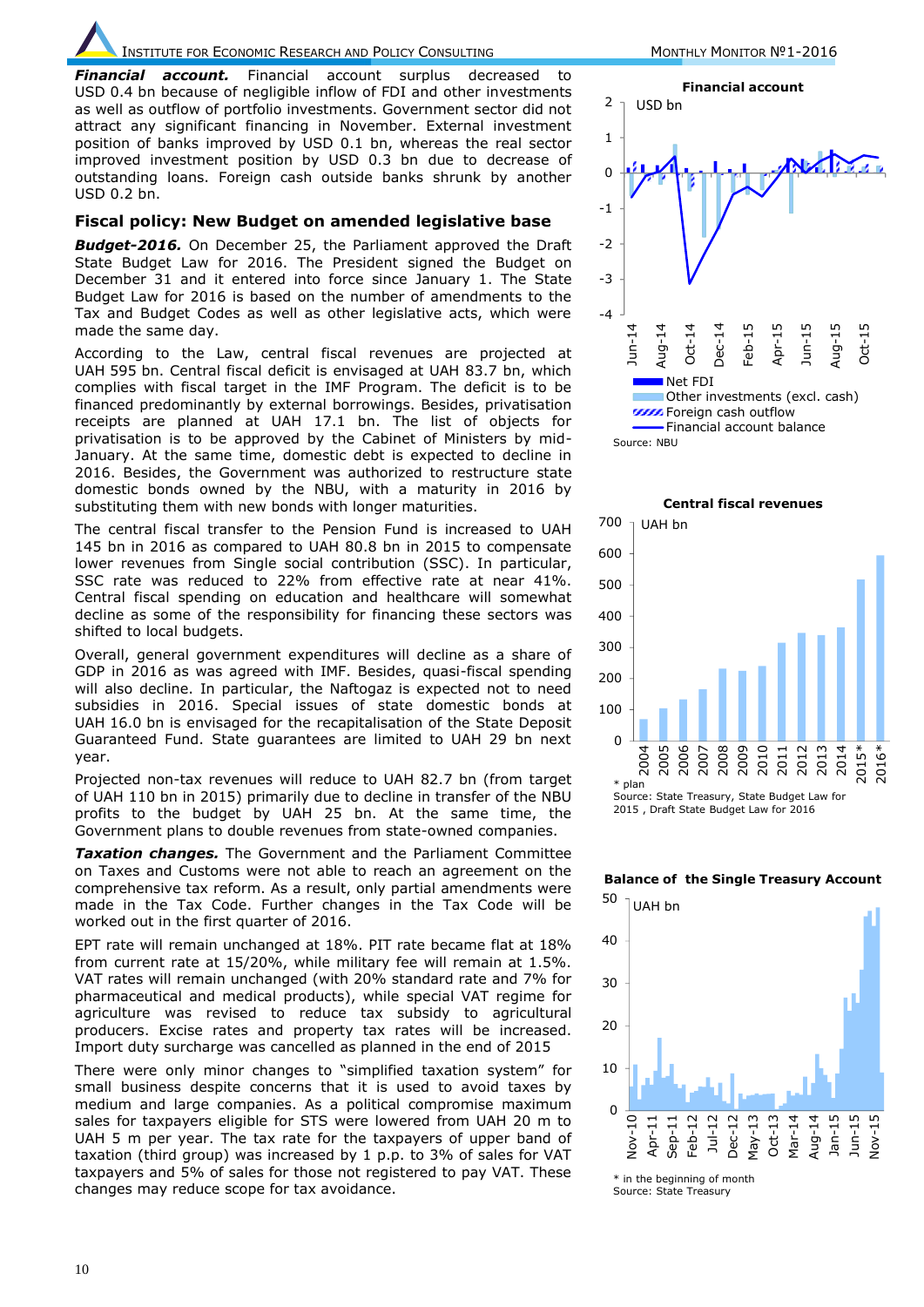*Fiscal indicators 2015.* In eleven months of 2015 consolidated fiscal revenues grew by 43.2% yoy due to high inflation and legislative changes. In particular, PIT revenues grew by 32.7% yoy due to the introduction of military surcharge to income tax as well as increased taxation of passive income. High inflation contributed to larger collections of VAT and excise duty. Introduction of 5/10% imports surcharged explain increase in revenues from international trade duties by 3.2 times. At the same time, worsened financial situation of companies resulted in decline in EPT revenues by 4.3% yoy. Non-tax revenues grew by 73.6% yoy due to transfer of the record NBU profits to the budget and higher own revenues of budget entities.

Consolidated fiscal surplus reduced to UAH 20 bn from UAH 26.8 bn in the first ten months. As a result, funds at the Single Treasury Account reached UAH 48.0 bn by the end of November 2015. This in part reflected high number of payments in transit. However, in December backlog of payments was processed successfully and Single treasury account balance was reduced to UAH 9.0 bn. In particular, the State Treasury transferred to the Pension Fund UAH 14.0 bn as advance for January pension payments. Last minute closing of contracts is unlikely to contribute to efficiency of public spending and it is a prominent drawback of single year budget planning.

#### **Privatisation: Big privatisation failed in 2015**

In eleven months of 2015, privatisation receipts reached UAH 145 m out of planned UAH 17 bn. Neither Odesa Port Plant nor Centrenergo or regional power generation companies, which were planned for the privatisation, were sold.

Despite the fact that initial target for privatisation receipts was unrealistic due to high political and economic uncertainty, there several other reasons that negatively impacted privatisation. First of all, the Parliament did not approve draft law that removes the need to sell 5-10% of the companies' stakes on stock exchanges, prohibits privatization of Ukrainian companies by Russian buyers and creates the possibility to attract advisers for the sale of large companies. Besides, privatisation of offered for sale companies was accompanied by political speculations or court decisions that stopped the process (e.g. this relates to the sale of the President Hotel).

#### **Social policy: Increase in social standards**

As it was previously announced social standards will be increased twice in 2016: in May and in December. In particular, subsistence minimum (and, thus, minimum pension and minimum wage) will be increased by 12.8% on average next year and by 12.5% yoy in December (in 2015 4.4% and 13.1% yoy, respectively). Therefore, real social standards will remain stable next year (although on average they will be lower than in 2015). At the same time, the Government is responsible for conducting verification of pensions and social assistance payment, which is supposed save up to UAH 4.7 bn.

The taxation of pensions remained unchanged. In particular, pensions above three sizes of minimum wage (UAH 4137 per month) will be taxed by 15% PIT. Besides, portion of pensions of working pensioners exceeding 150% of minimum pension will be reduced by 15%. Maximum pension is capped by UAH 10740 per month in 2016.

The Government shifted responsibility for taking decisions on provision of social privileges to specified groups of individuals (e.g. disabled people, war veterans, etc.) to local government entities. Previously these privileges were financed at the account of subventions. This relates to such privileges as free of charge public transportation services, discounts on payments for housing and utility services and fixed phone lines. Such a measure is justified taking into account increase in decentralisation. At the same time, it might result in different level of social protection of specified groups of people depending on the region.

#### **Labour market: Decrease in economic activity**

*Wage.* Average nominal wage in November grew by 27.3% yoy to UAH 4498 due to wage indexation. Decline of real wage decelerated

**Growth of central fiscal revenues January-November 2015**



Source: State Treasury reports



Source: State Budget Laws for 2006-2015,draft State Budget Law for 2016



Source: Ukrstat Source: Ukrstat\*not including AR Crimea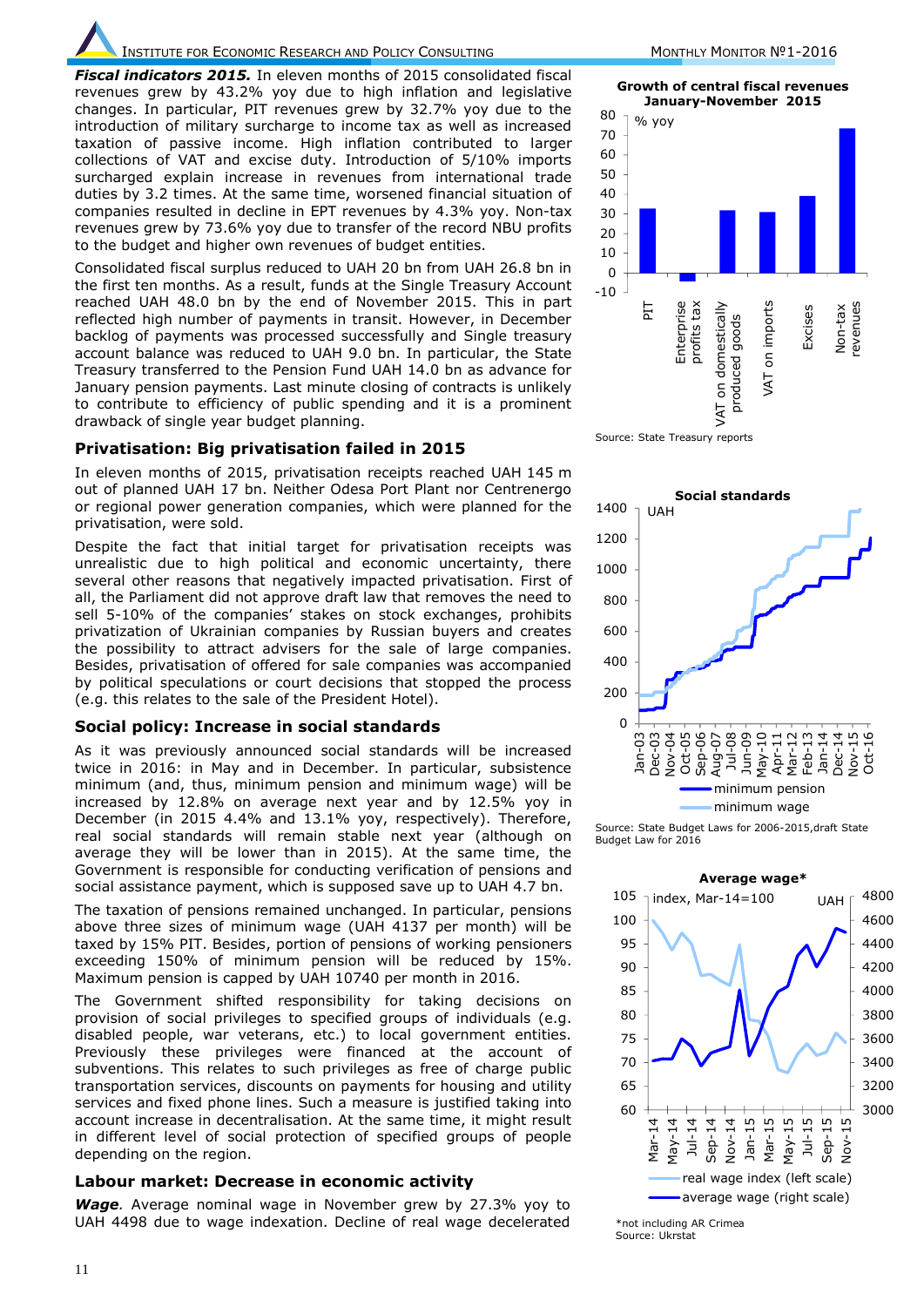to 14.0% yoy due to slowdown in inflation as well as adjusting wages to the increase in minimum wage.

Industrial companies increased nominal wages on average by 23.3% yoy likely due to minimum wage increase. Wage increase in three sectors did not reduce in real terms. Specifically, average wage grew by 41.6% yoy in textile industry increased and by 40.6% yoy in pharmaceutical industry likely due to gains of these sectors from import substitution. Wages in enterprises that produce electrical and optical equipment grew by 51.6% yoy probably due to increased military orders. On the other hand, wage increase in the electricity and gas supply sector continued to be low (at 15.3% yoy) due to unfavorable financial situation of companies in the sector.

In November, wages in budgetary sector substantially increased in comparison to previous year due to increase in the base wage in the Unified tariff scale used for paying wages to employees in these sectors that occurred in September. In particular, wages increased by 26.4% yoy in education and by 28.2% yoy in health care. Wages in state administration grew by 31.3% yoy.

*Unemployment.* Unemployment rate (ILO methodology) equaled 8.6% of economically active population in age of 15-70 in the third quarter of 2015. Unemployment rate in the third quarter in 2014 was at 9.5% yoy. However, this data cannot be directly compared as since 2015 data from temporarily occupied territory of Donetsk and Luhansk regions is no longer included. This change in the methodology can partially explain the decrease in the number of economic active population by 1.6 m yoy. Part of this reduction might be a result of increase in the number of non-active population due to the weakness of labour market.

#### **Monetary policy: 5% core inflation in the second half of 2015**

Monthly core inflation in December was 0.4% mom. Overall core CPI increased by 5.0% in the second half of 2015 as compared to 28.2% in the first half of the year. Stable exchange rate and weak commodity prices (including energy, wheat and steel) kept production costs contained. Low export prices also helped to keep prices on domestic market moderate. Overall producer price index (PPI) increased by 1.9% in the second half of 2015 and agricultural commodity price index increased by 4.6%. It seems that weak demand (nominal retail sales increases only by 10% yoy between July and November) helped to keep retail margins in check.

Headline CPI was up by 0.7% mom in December bringing inflation in 2015 to 43.3% yoy. Monthly headline CPI change was higher than core inflation in response to increase in prices for some unprocessed food items including eggs, sugar and vegetables (ranging from 2.5% mom for sugar to 12% mom for eggs). Utility prices were unchanged in December.

In December, monetary policy was without major changes but bank liquidity experienced seasonal increase. The NBU injected UAH 15.6 bn in liquidity through government bond purchases and funds at the Single Treasury account decreased by UAH 38.9 bn. As a result, bank claims on the NBU exceeded 10% of bank assets. However, banks remained cautious and bank lending remained subdued.

#### **Exchange rate: Stability at lower point**

In December, interbank exchange rate moved in UAH 23-24 per USD range as in November. The NBU helped to keep the exchange rate in this range by buying USD 120 m on auctions at exchange rate close to UAH 23 per USD. In the last days of the year, the NBU sold USD 30 m to cover part of the usual increase in demand. NBU's international reserves reached USD 13.3 bn by the end of December, which was lower than planned due to delayed funding from the IMF.

# **State debt: The moratorium on Russian debt**

**External debt.** In early December, the Ministry of Finance signed a loan agreement with the Japanese Agency for International





and occupied territory in the East

Source: Ukrstat

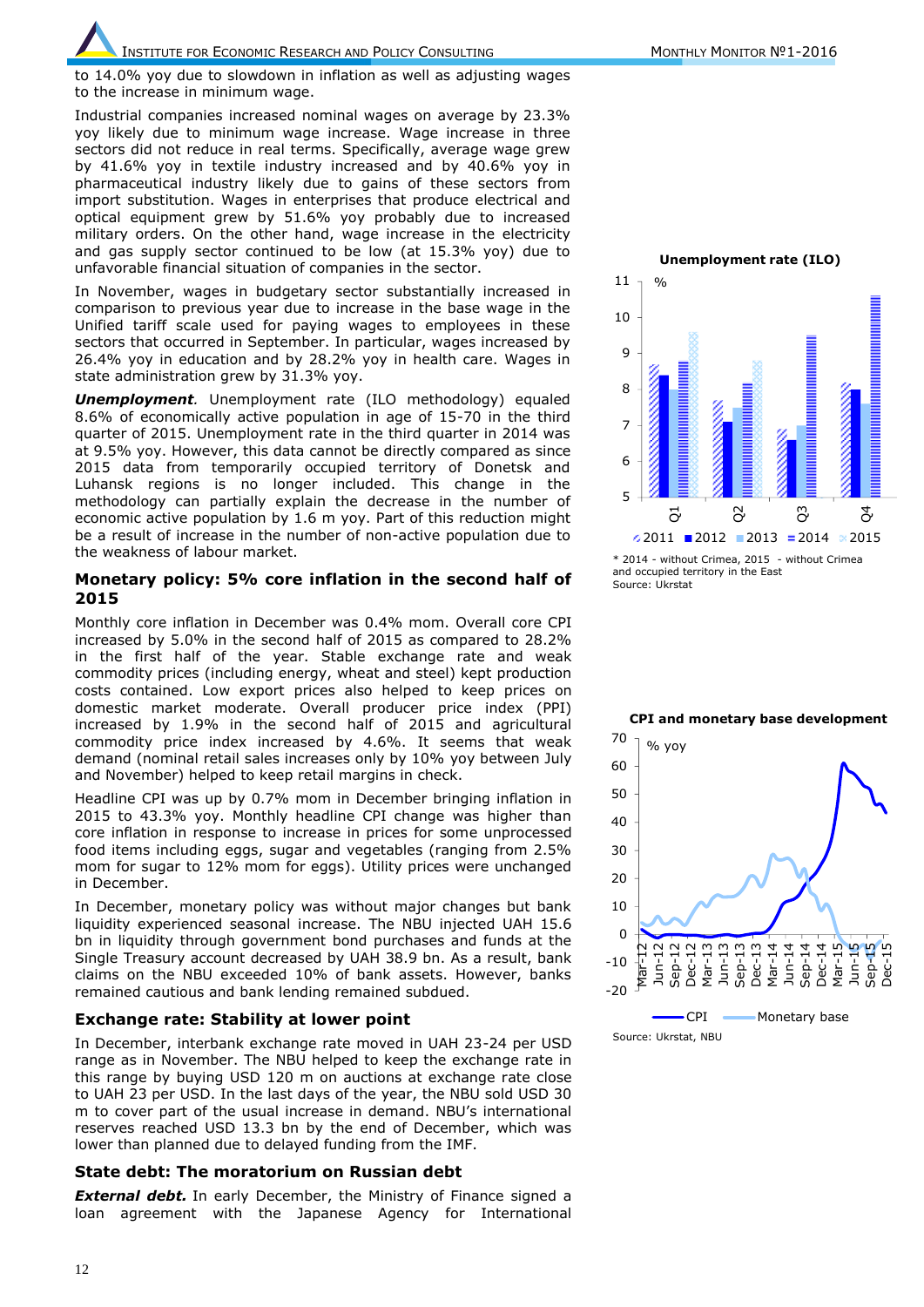Development (JICA). The JICA is expected to provide USD 300 m loan in the framework of the 'Second loan for development policy' (DPL-II) approved by the World Bank in the autumn 2015. The funds will be granted for 20 years with a 6-year grace period at less than 1% p.a. The loan is targeted to the implementation of deregulation and improvement of fiscal transparency, as well as support to the financial system of Ukraine.

The agreement was also reached with Poland. In 2016 Poland will provide EUR 1 bn credit line for Ukraine to promote trade turnover between countries.

*Domestic debt.* In December, the Ministry of Finance provided the Deposit Guarantee Fund with UAH 5 bn special issue of state domestic bonds at 10.9% p.a. The total amount of the state domestic bonds issued for the recapitalization of the Fund reached UAH 41.5 bn in 2015.

**Debt restructuring.** On December 18, the Cabinet of Ministers imposed moratorium on repayment USD 3 bn Eurobond to Russia, which was scheduled on December 31, 2015. The moratorium included several state guaranteed loans (three loans from Ukravtodor and one from the Yuzhnoye construction bureau) at USD 0.5 bn. Earlier, Russia refused to accept common restructuring terms on all other sovereign Eurobonds. Even though this debt was classified by IMF as an official debt, the Government expects that new IMF policy of lending into arrears (LIA) will allow the IMF to continue financing Ukraine under EFF Program. The moratorium will lead to formal legal complaint by Russia against Ukraine in a British court.

**NBU international reserves**

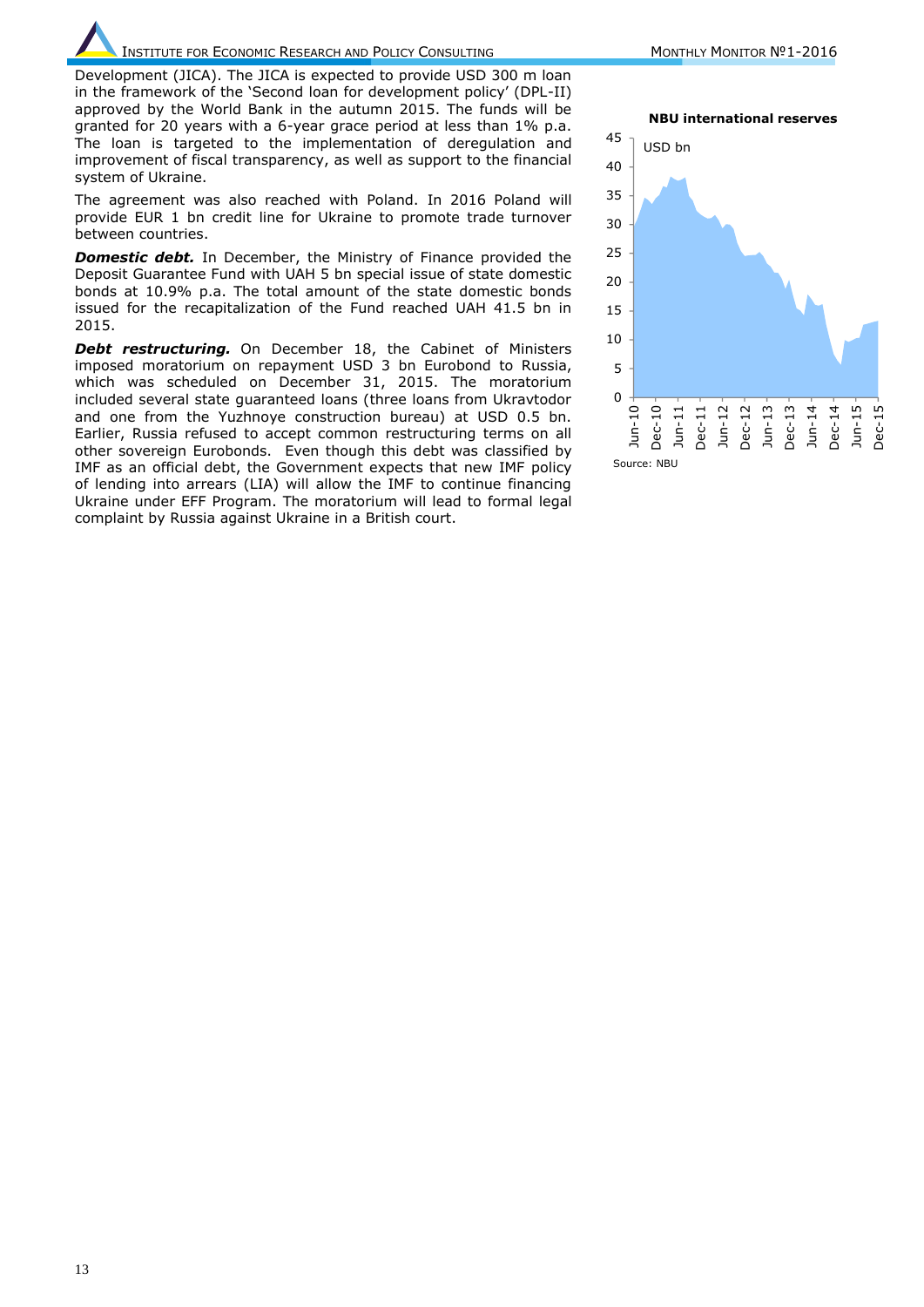#### **Tables**

|                                |             | 01 14 02 14 03 14 04 14 01 15 02 15 03 15 |                                           |               |         |         |                |                |         |         |         |             | Jan <sup>c</sup> Feb <sup>c</sup> Mar <sup>c</sup> Apr <sup>c</sup> May <sup>c</sup> Jun <sup>c</sup> Jul <sup>c</sup> |                   |         |                                           |           |         | Aug <sup>c</sup> Sep <sup>c</sup> Oct <sup>c</sup> Nov <sup>c</sup> Dec <sup>c</sup> |       |
|--------------------------------|-------------|-------------------------------------------|-------------------------------------------|---------------|---------|---------|----------------|----------------|---------|---------|---------|-------------|------------------------------------------------------------------------------------------------------------------------|-------------------|---------|-------------------------------------------|-----------|---------|--------------------------------------------------------------------------------------|-------|
| Industrial production (real)   | % yoy cum.  | $-5.0$                                    | $-4.7$                                    | -8.6          | $-10.1$ | $-21.4$ | $-20.5$        | $-16.6$        | $-21.3$ | $-21.7$ | $-21.4$ | $-21.5$     | $-21.2$                                                                                                                | $-20.5$           | $-19.5$ | $-18.0$                                   | $-16.6$   | $-15.4$ |                                                                                      |       |
| Construction (real)            | % vov cum.  | $-6.4$                                    | $-8.9$                                    | $-17.2$       | $-19.3$ | $-31.3$ | $-28.3$        | $-22.8$        | $-36.7$ | $-32.0$ | $-31.3$ | $-32.6$     | $-38.5$                                                                                                                | $-28.3$           | $-26.7$ | $-24.6$                                   | $-22.8$   | $-20.8$ | $-18.8$                                                                              |       |
| Agricultural production (real) | % yoy cum.  | 6.0                                       | $-3.9$                                    | 16.0          | 5.0     | $-4.7$  | $-9.3$         | $-5.3$         | $-2.4$  | $-3.6$  | $-4.7$  | $-4.8$      | $-5.4$                                                                                                                 | $-9.3$            | $-3.5$  | $-5.8$                                    | $-5.3$    | $-4.4$  | $-4.7$                                                                               |       |
| Retail trade turnover (real)   | % yoy cum.  | 7.7                                       | 0.8                                       | $-5.3$        | $-7.5$  | $-23.9$ | $-24.6$        | $-22.3$        | $-22.6$ | $-21.2$ | $-23.9$ | $-25.3$     | $-24.7$                                                                                                                | $-24.6$           | $-23.6$ | $-23.1$                                   | $-22.3$   | $-21.7$ | $-21.4$                                                                              |       |
| Average wage                   | <b>UAH</b>  | 3245                                      | 3488                                      | 3463          | 3508    | 3650    | 4113           | 4313           | 3455    | 3633    | 3863    | 3998        | 4042                                                                                                                   | 4299              | 4390    | 4205                                      | 4343      | 4532    | 4498                                                                                 |       |
| CPI                            | % yoy eop   | 3.4                                       | 12.0                                      | 17.5          | 21.8    | 45.8    | 57.5           | 51.9           | 28.5    | 34.5    | 45.8    | 60.9        | 58.4                                                                                                                   | 57.5              | 55.3    | 52.8                                      | 51.9      | 46.4    | 46.6                                                                                 | 43.3  |
| PPI                            | % yoy eop   | 3.9                                       | 15.9                                      | 26.9          | 32.8    | 51.7    | 37.9           | 32.5           | 34.1    | 41.0    | 51.7    | 48.6        | 42.0                                                                                                                   | 37.9              | 37.0    | 33.0                                      | 32.5      | 30.2    | 25.1                                                                                 | 25.4  |
| Exports (USD)*                 | % yoy cum.  | $-7.7$                                    | $-6.5$                                    | $-9.8$        | $-13.1$ | $-32.9$ |                | $-35.4 - 33.5$ | $-30.8$ | $-32.3$ | $-32.9$ | $-34.5$     | $-36.4$                                                                                                                | $-35.4$           | $-35.4$ | $-34.6$                                   | $-33.5$   | $-32.6$ | $-31.8$                                                                              |       |
| Imports (USD)*                 | % yoy cum.  | $-14.7$                                   |                                           | $-18.6 -24.5$ | $-27.1$ | $-36.0$ | $-39.2 - 36.2$ |                | $-36.3$ | $-35.9$ | $-36.0$ | $-37.2$     | $-39.3$                                                                                                                | $-39.2$           | $-38.8$ | -36.4                                     | $-36.2$   | $-34.8$ | $-33.5$                                                                              |       |
| Merchandise trade balance      | USD bn cum. | $-1.9$                                    | $-0.6$                                    | $-5.2$        | $-6.5$  | $-1.0$  | $-1.2$         | $-2.0$         | $-0.4$  | $-0.9$  | $-1.0$  | $-1.1$      | $-1.3$                                                                                                                 | $-1.2$            | $-1.4$  | $-1.9$                                    | $-2.0$    | $-2.6$  | $-3.2$                                                                               |       |
| Current account**              | USD bn cum. | $-1.3$                                    | $-0.6$                                    | $-3.8$        | $-4.6$  | $-0.5$  | $-0.3$         | 0.0            | $-0.3$  | $-0.6$  | $-0.5$  | $-0.6$      | $-0.6$                                                                                                                 | $-0.3$            | $-0.2$  | $-0.1$                                    | 0.0       | $-0.3$  | $-0.6$                                                                               |       |
| Gross international reserves   | USD bn eop  | 15.1                                      | 17.1                                      | 16.4          | 7.5     | 10.0    | 10.3           | 12.8           | 6.4     | 5.6     | 10.0    | 9.6         | 9.9                                                                                                                    | 10.3              | 10.4    | 12.6                                      | 12.8      | 13.0    | 13.1                                                                                 | 13.3  |
| Monetary Base                  | % yoy eop   | 28.5                                      | 25.1                                      | 23.5          | 13.8    | 0.9     | $-5.9$         | $-8.6$         | 11.0    | 7.5     | 0.9     | $-2.5$      | $-3.9$                                                                                                                 | $-5.9$            | $-4.7$  | $-3.7$                                    | $-8.6$    | $-4.3$  | $-2.2$                                                                               |       |
| Lending rate on UAH credits    | $%$ pa, aop | 18.5                                      | 17.5                                      | 16.4          | 16.4    | 19.9    | 23.1           | 21.1           | 17.2    | 18.8    | 23.6    | 23.8        | 23.6                                                                                                                   | 22.0              | 21.2    | 21.2                                      | 21.0      | 20.9    | 20.7                                                                                 |       |
| Exchange rate (interbank)      | USD aop     |                                           | 9.1 11.71 12.58 13.56 21.23 21.56 21.74   |               |         |         |                |                | 1594    | 24.77   | 22.98   | 22.49       |                                                                                                                        | 20.94 21.26 21.79 |         | 21.65                                     | 21.79     | 21.94   | 23.33                                                                                | 23.42 |
| Exchange rate (official)       | USD aop     |                                           | 8.9 12.71 12.58 13.56 21.18 21.62         |               |         |         |                | 21.69          | 15.81   | 24.48   | 23.26   | 22.71       |                                                                                                                        | 20.92 21.23       | 21.76   | 21.54                                     | .78<br>21 | 21.84   | 23.31                                                                                | 21.84 |
| Exchange rate (official)       | EUR aop     |                                           | 12.14 13.71 16.67 17.21 23.88 23.88 24.11 |               |         |         |                |                | 18.53   | 27.78   |         | 25.32 24.47 |                                                                                                                        |                   |         | 23.32 23.84 23.94 23.93 24.46 24.56 25.07 |           |         |                                                                                      | 24.23 |

Sources: Ukrstat, NBU, own calculations

\* Monthly figures are only for merchandise exports and imports (source: NBU, preliminary data)

Quarterly figures are for trade in goods and services (source: NBU)

\*\* Monthly data are according to the preliminary estimates provided by the NBU <sup>c</sup> Data excludes Crimea. Since 2015 the Ukrstat also does not include data for occupied territories in the East of Ukraine

**Key Economic Indicators <sup>2000</sup> <sup>2001</sup> <sup>2002</sup> <sup>2003</sup> <sup>2004</sup> <sup>2005</sup> <sup>2006</sup> <sup>2007</sup> <sup>2008</sup> <sup>2009</sup> <sup>2010</sup> <sup>2011</sup> <sup>2012</sup> <sup>2013</sup> <sup>2014</sup><sup>С</sup>** Nominal GDP UAH bn 170.1 204.2 225.8 267.3 345.1 441.5 544.2 720.7 948.1 913.3 1082.6 1302.1 1408.9 1454.9 1566.7 Nominal GDP USD bn 31.3 38.0 42.4 50.1 64.9 86.2 107.8 142.7 179.9 117.2 136.4 163.4 176.3 182.0 132.0 GDP growth (real) % yoy 5.9 9.2 5.2 9.6 12.1 2.7 7.3 7.9 2.3 -14.8 4.1 5.2 0.3 0.0 -6.8 Industrial production % yoy 13.2 14.2 7.0 15.8 12.5 3.1 6.2 10.2 -3.1 -21.9 11.2 7.3 -0.5 -4.7 -10.7 Agricultural production % yoy 9.8 10.2 1.2 -11.0 19.7 -0.1 0.4 -5.2 17.5 0.1 -1.0 17.5 -4.5 13.7 2.8 CPI % yoy aop 28.2 12.0 0.8 5.2 9.0 13.5 9.1 12.8 25.2 15.9 9.4 8.0 0.6 -0.3 12.1 CPI % yoy eop 25.8 6.1 -0.6 8.2 12.3 10.3 11.6 16.6 22.3 12.3 9.1 4.6 -0.2 0.5 24.9 PPI % yoy aop 20.9 8.6 3.1 7.6 20.5 16.7 9.6 19.5 35.5 6.5 20.9 19.0 3.7 -0.1 17.1 PPI % yoy eop 20.8 0.9 5.7 11.1 24.1 9.5 14.1 23.3 23.0 14.3 18.7 14.2 0.3 1.7 31.8 Exports (gs, USD) % yoy 17.9 9.5 10.7 24.0 42.6 7.5 13.2 27.5 33.8 -36.7 27.1 28.2 1.0 -5.2 -0.2 Imports (gs, USD) % yoy 18.9 14.1 4.9 28.7 31.3 20.4 22.0 35.5 38.6 -43.1 29.3 33.8 5.6 -3.4 -0.3 Current account USD bn 1.5 1.4 3.1 2.9 6.9 2.5 -1.6 -5.3 -12.9 -1.9 -2.9 -9.3 -14.3 -16.4 -5.3 Current account % GDP 4.7 3.7 7.6 5.9 10.6 2.9 -1.5 -3.7 -7.2 -1.7 -1.7 -5.7 -8.1 -9.0 -4.0 FDI (net) USD bn 0.6 0.8 0.7 1.4 1.7 6.5 5.3 9.2 9.9 4.5 5.7 6.6 6.6 3.4 0.3 International reserves USD bn 1.5 3.1 4.4 6.9 9.7 19.4 22.4 32.5 31.5 26.5 36.7 31.8 31.4 20.4 7.5 Fiscal balance''' % GDP -0.7 -1.9 0.8 -0.2 -3.0 -1.9 -0.7 -1.1 -1.5 -2.4 -6.0 -1.8 -3.6 -4.4 -4.6 Total state debt % GDP eop 45.3 36.5 33.5 29.0 24.7 17.7 14.8 12.5 19.9 33.0 39.9 36.0 37.4 39.9 70.2 External state debt (total) % GDP eop 33.0 26.3 24.1 21.4 18.6 13.4 11.7 9.8 15.0 21.5 25.6 22.8 22.0 20.6 39.0 Monetary base % yoy eop 39.9 37.4 33.6 30.1 34.1 53.9 17.5 46.0 31.5 4.4 15.8 6.3 6.4 20.3 8.5 Exchange rate USD aop 5.44 5.37 5.33 5.33 5.32 5.12 5.05 5.05 5.27 7.79 7.94 7.97 7.99 7.99 11.87 Exchange rate USD eop 5.44 5.30 5.33 5.33 5.31 5.05 5.05 5.05 7.70 7.98 7.96 7.99 7.99 7.99 15.77 Exchange rate EUR aop 5.03 4.81 5.03 6.02 6.61 6.39 6.34 6.92 7.71 10.87 10.53 11.09 10.27 10.61 15.72 Exchange rate EUR eop 5.10 4.67 5.53 6.66 7.22 5.97 6.65 7.42 10.86 11.68 10.57 10.54 10.30 11.04 19.26

Sources: Ukrstat, NBU, Ministry of Finance, own calculations

"Minus" denotes a consolidated fiscal deficit; without recapitalisation

<sup>c</sup> Data excludes Crimea

#### **Notes:**

**avg** average **cum** cumulative **mom** month on month change **qoq** quarter on quarter change **yoy** year-on-year change

**ytd** year-to-date **p.a.** per annum **eop** end of the period

**aop** average of the period

**gs** goods and services

**NBU** National Bank of Ukraine **EPT** Enterprise profit tax **VAT** Value added tax **Ukrstat** State Statistics Service of Ukraine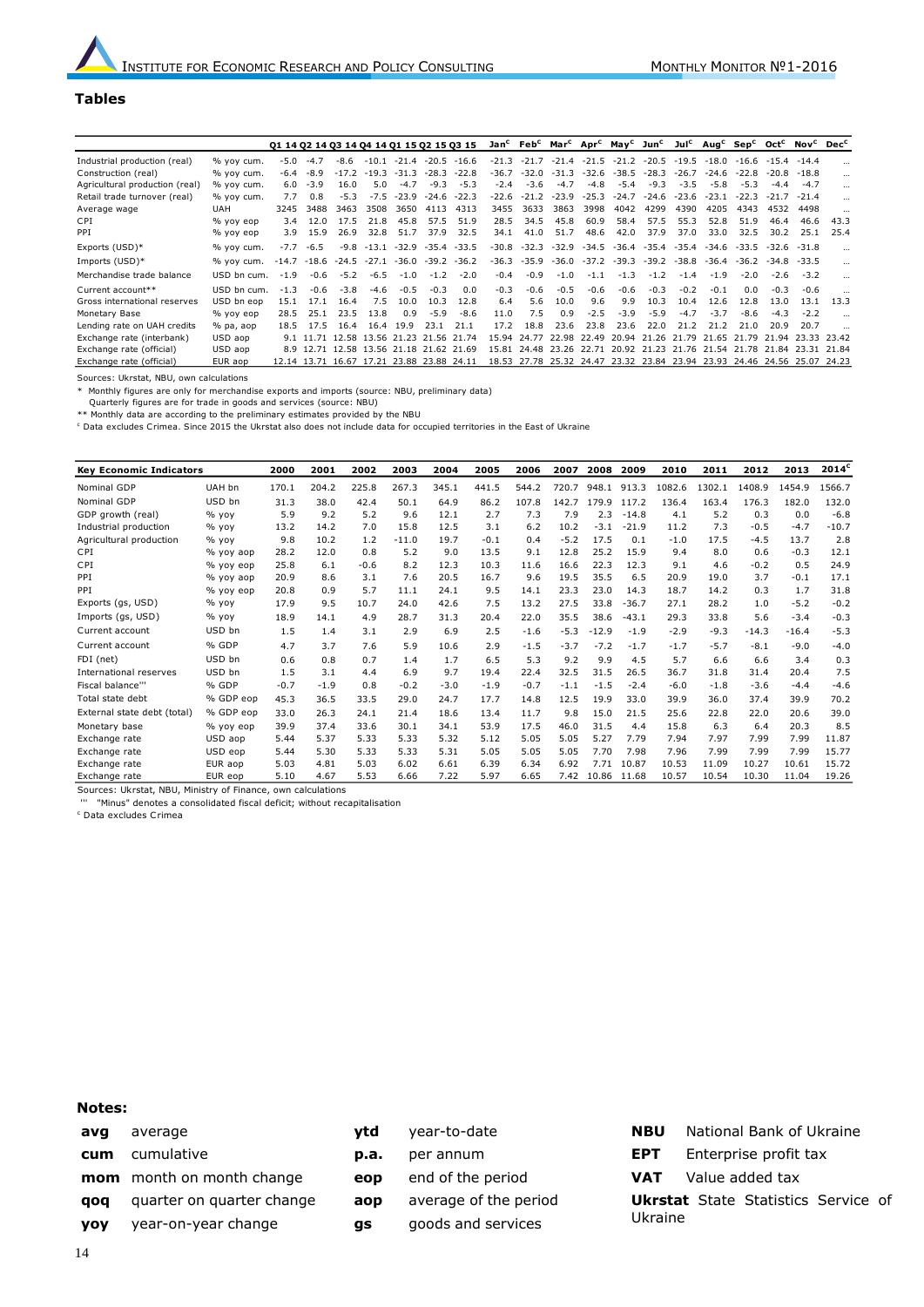# **Quarterly trends**

|                                                                                                                               |                      |                |               |             |             |             |                |                |                   |              |                |                |                |                  |                 |                 | $03.14^c$          |                             |                    |                    |                   |
|-------------------------------------------------------------------------------------------------------------------------------|----------------------|----------------|---------------|-------------|-------------|-------------|----------------|----------------|-------------------|--------------|----------------|----------------|----------------|------------------|-----------------|-----------------|--------------------|-----------------------------|--------------------|--------------------|-------------------|
| <b>National accounts</b>                                                                                                      |                      | <b>Q2 10</b>   | Q1 11         | Q2 11       | Q3 11       | Q4 11       | Q1 12          | Q2 12          | Q3 12             | Q4 12        | Q1 13          | Q2 13          | Q3 13          | Q4 13            | Q1 $14^{\circ}$ | Q2 $14^{\circ}$ |                    | Q4 14° Q1 15° Q2 15° Q3 15° |                    |                    |                   |
| GDP                                                                                                                           | UAH bn               | 256.8          | 257.7         | 311.0       | 369.8       | 363.6       | 293.5          | 349.2          | 387.6             | 378.6        | 302.9          | 353.0          | 394.7          | 404.3            | 313.6           | 375.9           | 434.2              | 443.1                       | 367.6              | 449.6              | 555.0             |
| GDP (real)<br>Household consumption (real)                                                                                    | % vov<br>$%$ voy     | 5.4<br>6.8     | 5.1<br>13.2   | 3.9<br>14.2 | 6.5<br>16.1 | 5.0<br>18.5 | 2.5<br>7.8     | 3.1<br>12.3    | $^{-1.3}$<br>11.0 | -2.3<br>5.5  | $-1.2$<br>6.5  | $-1.3$<br>9.5  | $-1.2$<br>8.4  | 3.3<br>6.8       | $-1.2$<br>2.2   | -4.5<br>$-9.0$  | $-5.4$<br>$-15.5$  | $-14.8$<br>$-13.6$          | -17.6<br>$-20.7$   | $-14.6$<br>$-27.6$ | $-7.2$<br>$-17.8$ |
|                                                                                                                               |                      | $-4.0$         |               | 2.9         | $-9.4$      | $-6.6$      | 3.3            | 4.8            | 9.9               | 1.5          | 1.1            | $-2.3$         | $-3.3$         | $-2.5$           | $-6.0$          | 4.5             | $-0.5$             | 3.5                         | 5.0                |                    | $-2.5$            |
| State consumption (real)                                                                                                      | % yoy<br>% vov       |                | 2.0<br>$-1.8$ | 3.7         | 9.7         | 12.0        | 13.8           | 17.5           |                   | $-4.9$       | 7.0            | $-17.4$        | $-7.7$         | $-5.1$           | $-19.9$         | $-16.8$         | $-26.7$            | $-26.2$                     | $-25.1$            | $-6.7$<br>$-13.8$  | $-7.4$            |
| Gross fixed capital formation (real)                                                                                          | % $\vee$ $\vee$      | $-3.2$<br>13.2 | 19.4          | 4.9         | 0.3         | $-4.1$      | $-7.3$         | $-8.1$         | $-5.2$<br>$-3.8$  | $-9.6$       | $-9.0$         | $-14.3$        | $-7.9$         | $-4.1$           | $-5.8$          | $-2.6$          | $-16.8$            | $-31.0$                     | $-26.2$            | $-22.5$            | $-11.3$           |
| Exports of goods and services (real)                                                                                          |                      |                | 38.1          | 23.3        |             |             |                |                |                   |              |                |                |                |                  |                 | $-11.1$         | $-31.9$            | $-29.0$                     | $-20.1$            |                    |                   |
| Imports of goods and services (real)                                                                                          | $%$ voy              | 17.2           |               |             | 12.5        | 5.2         | $-3.0$         | 9.0            | 4.3               | $-2.6$       | -2.4           | $-18.4$        | $-0.7$         | $-1.8$           | $-13.0$         |                 |                    |                             |                    | $-32.2$            | $-18.5$           |
| Agriculture, hunting, forestry (real)*                                                                                        | % vov                | 0.5            | 4.9           | 1.3         | 16.7        | 38.1        | 0.5            | 11.5           | $-8.3$            | $-4.0$       | 5.7            | 20.8           | $-2.0$         | 38.2             | 5.9             | $-9.0$          | 25.7               | $-19$                       | $-4.8$             | $-11.7$            | $-3.8$            |
| Manufacturing industry (real)*                                                                                                | % vov                | 10.1           | 7.8           | 3.4<br>10.9 | 4.6         | $-2.9$      | 1.1            | 1.8            | $-4.8$            | $-5.5$       | $-9.5$         | $-9.2$         | $-9.8$         | $-8.9$<br>$-7.7$ | $-8.8$          | $-8.0$          | $-14.8$<br>$-24.1$ | $-16.7$<br>$-30.9$          | $-25.6$<br>$-35.3$ | $-21.8$            | $-9.9$            |
| Construction (real)*                                                                                                          | $%$ voy              | $-5.8$<br>9.6  | 1.7           |             | 0.1         | 2.0         | 1.2            | 3.4            | $-15.3$           | $-20.8$      | $-14.9$        | $-20.8$        | $-11.1$        |                  | 4.4             | $-16.7$         | -17.5              | $-21.7$                     | $-24.8$            | $-25.6$            | $-12.1$           |
| Trade, repair services (real)*                                                                                                | % yoy                |                | 9.8           | 2.8         | 6.1         | 3.0         | 3.2            | 4.6            | 0.4               | $-1.2$       | 1.6            | $-0.2$         | 1.9            | 4.7              | $-3.2$          | $-8.2$          |                    |                             |                    | $-20.4$            | $-15.1$           |
| Transport (real)*                                                                                                             | % yoy                | 1.8            | 10.2          | 7.9         | 5.7         | 11.1        | $-2.3$         | $-3.3$         | $-8.4$            | $-9.5$       | $-2.7$         | $-0.6$         | 2.8            | 2.8              | $-2.3$          | $-5.9$          | $-5.6$             | -12.1                       | $-13.2$            | $-2.7$             | $-0.2$            |
| <b>Balance of payments</b>                                                                                                    |                      |                |               |             |             |             |                |                |                   |              |                |                |                |                  |                 |                 |                    |                             |                    |                    |                   |
| Current account balance                                                                                                       | USD bn               | 0.5            | $-1.6$        | $-1.7$      | $-2.6$      | $-4.3$      | $-1.9$         | $-3.7$         | $-3.9$            | $-4.8$       | $-3.2$         | $-2.3$         | $-6.0$         | $-5.0$           | $-1.3$          | $-0.8$          | $-1.2$             | $-1.4$                      | $-0.5$             | 0.2                | 0.1               |
| Current account balance                                                                                                       | % of GDP             | 1.6            | $-4.9$        | $-4.4$      | $-5.6$      | $-9.5$      | $-5.2$         | $-8.5$         | $-8.1$            | $-10.1$      | $-8.5$         | $-5.1$         | $-12.2$        | $-9.9$           | $-3.6$          | $-2.6$          | $-3.4$             | $-6.7$                      | $-3.1$             | 1.0                | 0.3               |
| Trade balance in goods                                                                                                        | USD m                | -978           | -3951         | -3211       | -5098       | -5771       | 4292           | -5818          | 5503              | -6233        | -4635          | $-3677$        | -7881          | -5935            | $-2195$         | -1185           | 1412               | 2336                        | $-1104$            | -445               | -660              |
| Trade balance in services                                                                                                     | USD <sub>m</sub>     | 1392           | 1614          | 1882        | 2523        | 1867        | 1864           | 1697           | 2361              | 1578         | 1349           | 1504           | 2575           | 1066             | 937             | 443             | 456                | 686                         | 633                | 469                | 360               |
| Current transfers                                                                                                             | USD <sub>m</sub>     | 728            | 1039          | 878         | 988         | 803         | 683            | 805            | 777               | 711          | 533            | 589            | 480            | 547              | 241             | 494             | 306                | 500                         | 443                | 592                |                   |
| Direct investment (FDI)                                                                                                       | USD m                | 1196           | 880           | 2422        | 2090        | 1623        | 1663           | 1091           | 2002              | 1871         | 821            | 472            | 1199           | 859              | $-665$          | -319            | 725                | 558                         | -397               | -907               | $-883$            |
| Portfolio investments (equity)                                                                                                | USD <sub>m</sub>     | $-18$          | 149           | 113         | 42          | 207         | $-3$           | 74             | 83                | 339          | 705            | 579            | 664            | $-757$           | $-239$          | $-50$           | $-84$              | $-17$                       | $-13$              |                    | $\sim$            |
| Gross international reserves                                                                                                  | USD bn               | 29.5           | 36.4          | 37.6        | 35.0        | 31.8        | 31.1           | 29.3           | 29.3              | 24.5         | 24.7           | 23.2           | 21.6           | 20.4             | 15.1            | 17.1            | 16.4               | 7.5                         | 10.0               | 10.26              | 12.77             |
| Exchange rate (interbank), UAH/USD                                                                                            | aop                  | 7.91           | 7.95          | 7.98        | 7.99        | 8.01        | 8.03           | 8.04           | 8.09              | 8.11         | 8.11           | 8.14           | 8.15           | 8.21             | 9.14            | 11.71           | 12.58              | 13.56                       | 21.23              | 21.26              | 21.74             |
| Exchange rate (official), UAH/USD                                                                                             | aop                  | 7.91           | 7.94          | 7.97        | 7.97        | 7.98        | 7.99           | 7.99           | 7.99              | 7.99         | 7.99           | 7.99           | 7.99           | 7.99             | 8.86            | 12.71           | 12.58              | 21.18                       | 21.33              | 21.23              | 21.69             |
| <b>Fiscal indicators</b>                                                                                                      |                      |                |               |             |             |             |                |                |                   |              |                |                |                |                  |                 |                 |                    |                             |                    |                    |                   |
| Consolidated fiscal revenues                                                                                                  | % of GDP             | 30.4           | 32.8          | 30.0        | 29.5        | 30.7        | 33.6           | 31.6           | 28.2              | 33.7         | 35.3           | 29.5           | 29.1           | 28.9             | 35.8            | 29.9            | 25.1               | 27.7                        | 38.2               | 35.2               | 37.6              |
| Personal income tax                                                                                                           | % of GDP             | 4.8            | 5.0           | 4.8         | 4.2         | 4.7         | 5.1            | 4.9            | 4.4               | 5.0          | 5.3            | 5.1            | 4.7            | 4.9              | 5.2             | 4.8             | 4.3                | 5.1                         | 5.6                | 5.4                | 5.6               |
| Enterprise profits tax                                                                                                        | % of GDP             | 3.0            | 4.5           | 4.5         | 3.6         | 4.4         | 4.9            | 4.1            | 2.9               | 4.2          | 6.2            | 3.4            | 3.0            | 3.0              | 5.0             | 2.5             | 1.9                | 1.6                         | 4.5                | 1.8                | 1.6               |
| Value-added tax                                                                                                               | % of GDP             | 9.8            | 7.6           | 12.9        | 9.6         | 9.6         | 10.8           | 10.3           | 8.6               | 10.0         | 9.7            | 9.1            | 8.2            | 8.5              | 8.8             | 9.7             | 6.9                | 10.2                        | 11.7               | 9.3                | 10.1              |
| Excise tax                                                                                                                    | % of GDP             | 3.0            | 2.1           | 3.0         | 2.7         | 2.4         | 2.8            | 2.9            | 2.8               | 2.4          | 3.1            | 2.6            | 2.3            | 2.2              | 2.5             | 3.0             | 3.1                | 2.8                         | 3.4                | 3.5                | 3.8               |
| Consolidated fiscal expenditures                                                                                              | % of GDP<br>% of GDP | 38.7           | 32.8          | 33.1        | 26.9        | 35.6        | 33.7           | 33.8           | 30.7              | 41.4         | 37.0           | 36.0           | 30.4           | 36.3             | 35.6            | 35.3            | 27.6               | 35.9                        | 34.3               | 35.4               | 32.9              |
| Current expenditures                                                                                                          |                      | 37.4           | 31.5          | 30.8        | 23.9        | 30.1        | 31.8           | 31.3           | 27.7              | 37.4         | 35.7           | 34.1           | 28.5           | 33.5             | 35.1            | 34.3            | 26.1               | 33.9                        | 32.5               | 34.1               | 30.3              |
| Capital expenditures                                                                                                          | % of GDP             | 1.4            | 1.3           | 2.4         | 3.0         | 5.5         | 1.9            | 2.4            | 2.9               | 4.0          | 1.3            | 1.9            | 1.9            | 2.8              | 0.5             | 1.0             | 1.5                | 1.9                         | 1.8                | 1.3                | 2.6               |
| Consolidated fiscal balance                                                                                                   | % of GDP             | $-8.0$         | $-0.3$        | $-3.4$      | $-3.9$      | $-5.5$      | $-0.2$         | $-2.6$         | $-3.0$            | $-7.8$       | $-1.9$         | $-6.3$         | $-1.5$         | $-7.4$           | 0.1             | $-5.4$          | $-2.8$             | $-8.8$                      | 3.8                | $-0.4$             | 4.5               |
| Privatisation receipts                                                                                                        | % of GDP             | 0.0            | 0.4           | 3.2         | 0.0         | 0.1         | 1.4            | 0.3            | 0.1               | 0.4          | 0.0            | 0.0            | 0.2            | 0.1              | 0.0             | 0.0             | 0.0                | 0.1                         | 0.0                | 0.0                | 0.0               |
| Labour market                                                                                                                 |                      |                |               |             |             |             |                |                |                   |              |                |                |                |                  |                 |                 |                    |                             |                    |                    |                   |
| Average wage (real)                                                                                                           | % vov                | 8.7            | 11.1          | 5.5         | 7.7         | 10.8        | 14.7           | 16.5           | 13.3              | 12.9         | 9.9            | 9.3            | 8.1            | 5.9              | 3.5             | $-4.1$          | $-11.0$            | $-13.4$                     | $-20.1$            | $-27.8$            | $-20.0$           |
| Household income (real)                                                                                                       | % yoy                | 11.8           | 7.8           | 1.9         | 7.3         | 7.7         | $6.0$          | 13.0           | 10.4              | 9.4          | 8.9            | 5.7            | 2.5            | 4.7              | -3.4            | $-6.8$          | $-5.6$             | -19.2                       | -23.5              | $-34.0$            | -26.6             |
| Unemployment rate (ILO methodology)                                                                                           | % cum                | 7.9            | 8.7           | 7.7         | 6.9         | 8.2         | 8.4            | 7.1            | 6.6               | 8.0          | 8.0            | 7.5            | 7.0            | 7.6              | 9.0             | 8.2             | 9.5                | 10.6                        | 9.6                | 8.8                | 8.6               |
| <b>Banking system</b>                                                                                                         |                      |                |               |             |             |             |                |                |                   |              |                |                |                |                  |                 |                 |                    |                             |                    |                    |                   |
|                                                                                                                               | $%$ yoy              |                |               |             |             |             |                |                |                   |              |                |                |                |                  |                 |                 |                    |                             |                    |                    |                   |
| Monetary aggregate M0                                                                                                         | cum<br>% yoy         | 9.9            | 15.7          | 11.5        | 8.6         | 6.3         | 4.7            | 6.7            | 5.2               | 5.5          | 9.7            | 9.8            | 12.3           | 17.0             | 19.2            | 31.9            | 28.8               | 19.0                        | 6.0                | $-1.3$             | $-6.2$            |
| Monetary aggregate M2                                                                                                         | cum                  | 13.2           | 25.5          | 22.0        | 16.0        | 14.4        | 11.2           | 9.0            | 10.7              | 13.1         | 16.0           | 17.9           | 19.2           | 17.5             | 17.7            | 13.4            | 14.2               | 5.4                         | 9.0                | 3.1                | 5.6               |
| Household deposits in national currency                                                                                       | % yoy<br>cum         | 20.1           | 43.3          | 26.0        |             |             | 14.4           |                |                   | 16.3         | 19.1           |                | 33.4           | 38.0             | 7.9             | $-2.3$          | $-12.3$            | $-22.1$                     | $-19.1$            | $-17.7$            | $-16.6$           |
|                                                                                                                               | % yoy                |                |               |             | 16.7        | 12.3        |                | 16.4           | 16.3              |              |                | 26.5           |                |                  |                 |                 |                    |                             |                    |                    |                   |
| Household deposits in foreign currency                                                                                        | cum                  | 21.5           | 19.7          | 21.0        | 15.7        | 13.4        | 12.4           | 10.8           | 17.0              | 21.8         | 17.0           | 14.7           | 8.4            | 0.9              | 19.8            | 10.2            | 5.5                | 18.0                        | 25.4               | 11.6               | 3.7               |
| Com. bank credits in national currency                                                                                        | % yoy<br>cum         | 8.3            | 16.0          | 18.5        | 21.1        | 21.0        | 17.4           | 15.3           | 9.1               | 7.7          | 8.6            | 7.4            | 10.2           | 16.9             | 12.3            | 4.9             | $-0.8$             | $-9.1$                      | $-11.0$            | $-11.8$            | $-15.8$           |
|                                                                                                                               | % yoy                |                |               |             |             |             |                |                |                   |              |                |                |                |                  |                 |                 |                    |                             |                    |                    |                   |
| Com. bank credits in foreign currency                                                                                         | cum<br>% yoy         | -10.5          | $-2.1$        | 0.9         | $-2.3$      | $-4.2$      | $-7.0$         | $-10.8$        | $-9.9$            | $-7.3$       | $-4.4$         | $-0.4$         | 0.8            | 2.8              | 36.4            | 38.5            | 49.1               | 53.5                        | 58.4               | 29.2               | 18.7              |
| Long-term com. bank credits<br>Long-term com. bank credits<br>Average lending rate on national                                | cum<br>% of total    | $-2.8$<br>68.9 | 5.0<br>67.2   | 6.3<br>66.6 | 5.3<br>64.4 | 2.9<br>62.9 | $-2.9$<br>61.5 | $-7.0$<br>59.8 | $-8.0$<br>59.1    | -6.6<br>57.8 | $-5.6$<br>55.9 | $-2.7$<br>55.7 | $-0.5$<br>55.1 | 2.9<br>53.2      | 26.3<br>58.5    | 24.4<br>59.1    | 24.6<br>59.8       | 21.7<br>59.5                | 17.9<br>58.5       | 3.1<br>57.6        | $-5.7$<br>60.7    |
| currency credits                                                                                                              | % p.a.               | 15.0           | 13.1          | 13.5        | 14.1        | 18.4        | 15.5           | 15.6           | 19.5              | 20.8         | 16.2           | 15.3           | 15.3           | 16.5             | 18.4            | 17.5            | 16.4               | 16.6                        | 19.9               | 23.1               | 21.1              |
| Average lending rate on foreign<br>currency credits                                                                           | % p.a                | 11             | 1 ດ :         | Q R         | яя          |             | 8.1            | 85             | 85                | 8.8          | $Q$ $\Delta$   | Q <sub>7</sub> | 9.6            | 8.8              | 8.7             | $Q$ $d$         | 92                 | 8.8                         | 82                 | 9.3                | 9.2               |
| Sources: National Bank of Ukraine, State Committee of Statistics, State Treasury, Ministry of Finance, Reuters, IER estimates |                      |                |               |             |             |             |                |                |                   |              |                |                |                |                  |                 |                 |                    |                             |                    |                    |                   |
| * change in value added<br>Data excludes Crimea, since 2015 data excludes part of the                                         |                      |                |               |             |             |             |                |                |                   |              |                |                |                |                  |                 |                 |                    |                             |                    |                    |                   |